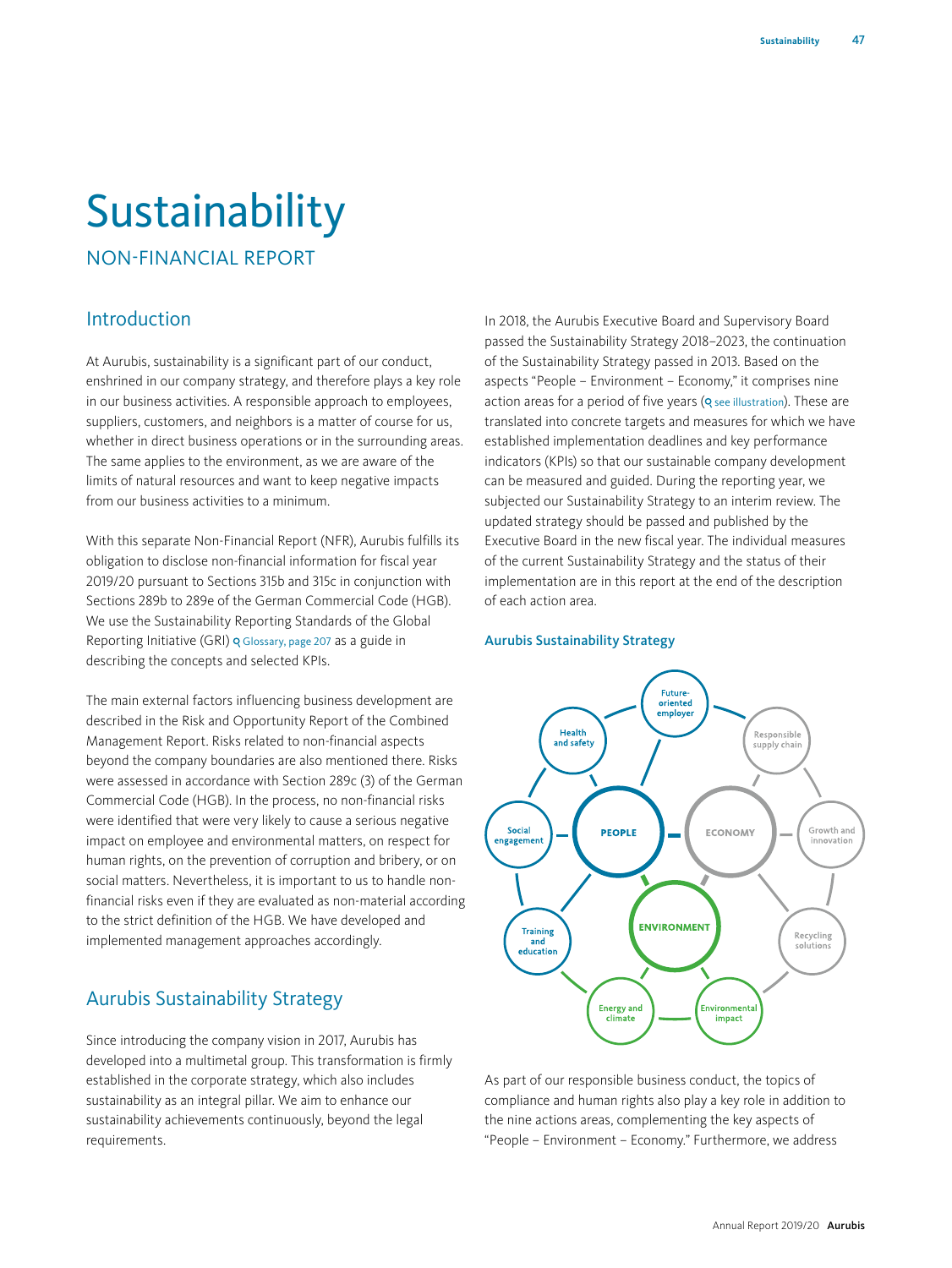other significant interdisciplinary topics such as sustainable finance Q Glossary, page 208. Aurubis supports the work of the EU Action Plan on Sustainable Finance at European level and the German federal government's Sustainable Finance Committee at national level. These deal with political issues regarding the classification of sustainable products or possible liability regulations for risks in the supply chain, for example. Because it affects several of our sustainability activities, such as climate protection, protection and respect for human rights, and the circular economy, sustainable finance extends across multiple action areas of the Sustainability Strategy and therefore cannot be clearly classified under the matters outlined in Section 289c (3) of the German Commercial Code (HGB). Notably, Aurubis itself is active in utilizing sustainable financing instruments: in the reporting year, we were the first European company in the basic materials industry to place an ESG-linked Schuldschein loan Glossary, page 207, to finance the acquisition of the recycling company Metallo and other general company financing needs.

# Aspects relevant for Aurubis

When selecting the aspects for the Non-Financial Report, we were guided by both the main action areas of the company's Sustainability Strategy and the non-financial topics that are required to understand the business development, the business result, the company's position, and the impacts of our activities on these aspects.

One proven tool in our strategy work used to determine the relevant reporting issues is the materiality analysis **Q** Glossary, page 208. To prepare the first Non-Financial Report in 2018, the action areas of the Sustainability Strategy were reviewed to ensure that they fulfilled the materiality criteria in accordance with the definitions of the German Commercial Code (HGB). We updated the materiality analysis in the reporting year with the assistance of internal experts. This was based on a revised list of potentially material topics that included new sustainability aspects in our industry that are more relevant for the future.

The resulting list of material topics and focuses of the strategic action areas didn't change fundamentally as a result of the analysis. The Executive Board confirmed the results. The topics identified as material in this process are assigned to the action areas of the Aurubis Sustainability Strategy in the Non-Financial Report. We present topics that have the same management approach in a consolidated format below. The analysis also provided an impetus for the strategy update.

We also assume corporate responsibility in those instances in which the topics have no direct impact on our business development but are of considerable importance for us and our stakeholders. This is why the topic of social matters is part of our report and labeled as such.

#### Overview of material topics

|                       |                                            | Material<br>according<br>to German<br>Commercial<br>Code | Material<br>for Aurubis | Page<br>in<br><b>NFR</b> |
|-----------------------|--------------------------------------------|----------------------------------------------------------|-------------------------|--------------------------|
| Employee-<br>related  | Future-oriented<br>employer                | V                                                        | V                       | Q 50                     |
| matters               | Training and<br>education                  | V                                                        | v                       | <b>Q52</b>               |
|                       | Health and safety                          | V                                                        | V                       | <b>Q54</b>               |
| Environmental         | Energy and climate                         | V                                                        | V                       | Q <sub>56</sub>          |
| matters               | Protection from<br>environmental<br>impact | V                                                        | v                       | <b>Q58</b>               |
|                       | Recycling solutions                        | V                                                        | V                       | Q <sub>62</sub>          |
| <b>Social matters</b> | Social engagement                          |                                                          | V                       | Q 64                     |
| Human rights          | Responsible supply<br>chain                | V                                                        | v                       | Q66                      |
| Anti-<br>corruption   | Anti-corruption                            |                                                          |                         | Q <sub>67</sub>          |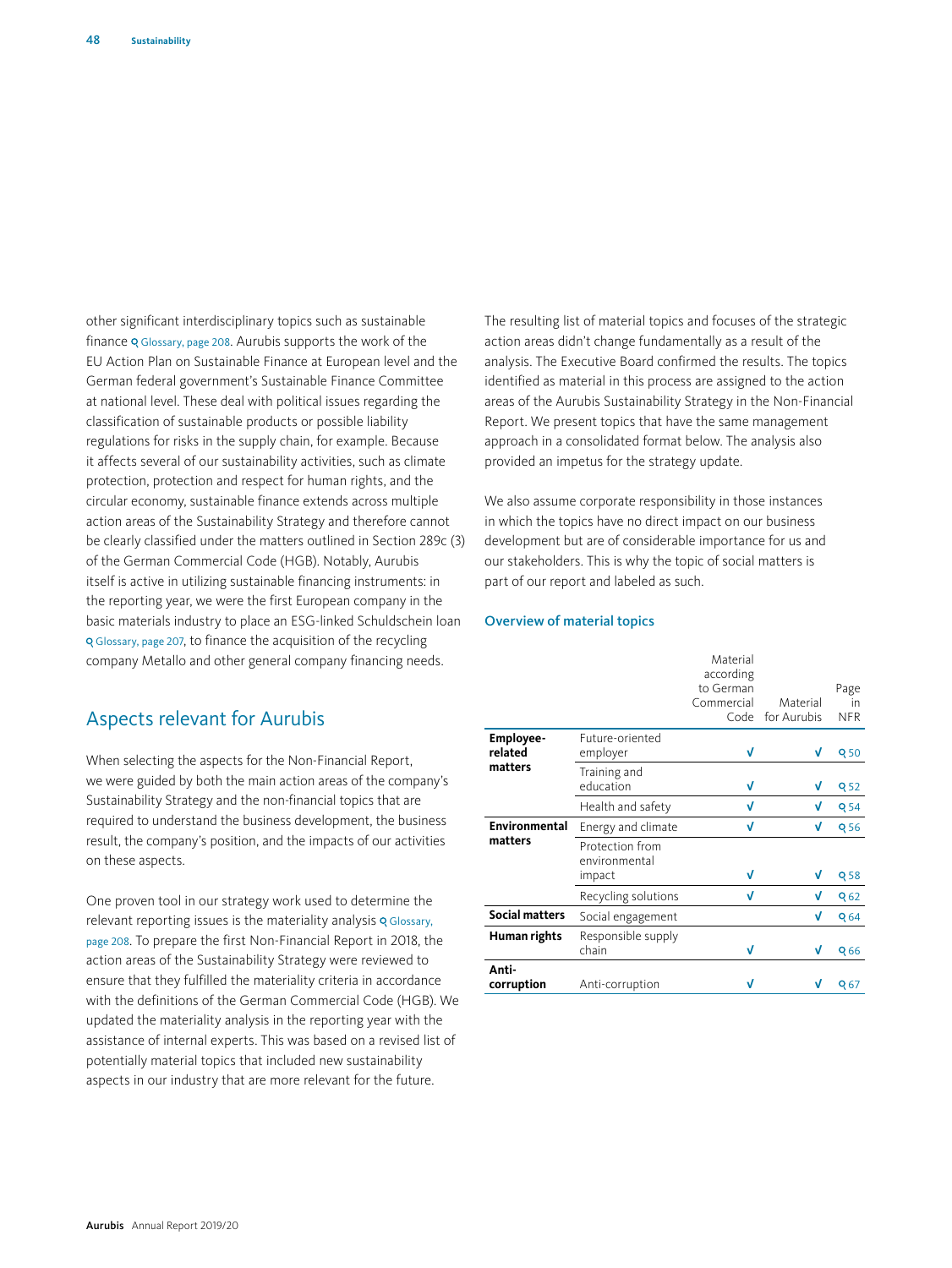# Sustainability management

From an organizational perspective, the Sustainability department is part of the Corporate Communications, Investor Relations & Sustainability division, whose supervisor reports directly to the Executive Board chairman, who in turn bears the overall responsibility for the issue of sustainability in the Aurubis Group. The Sustainability department serves as the interface between the departments relevant for the topic of sustainability and coordinates all of the related processes in the Group, serving as a contact for the sites. At the same time, it is also responsible for continuously reviewing and developing the sustainability targets and supporting the operational implementation of the measures with the relevant divisions. Moreover, the department manages sustainability reporting and communication. It is therefore the point of contact for ESG rating agencies. Furthermore, it assists with supplier screening based on sustainability criteria.

We make our sustainability achievements transparent in a variety of ways. These include participation in sustainability rankings and ratings such as the CDP o Glossary, page 207 (a non-profit organization that advocates for climate reporting), and the voluntary reporting of the past several years. Our Sustainability Reports are guided by the GRI Standards and are released every two years, with the next one in spring 2021 covering fiscal year 2019/20. In the years without a Sustainability Report, the KPIs are updated and released separately in a consolidated form.

We communicate regularly with our key stakeholders about sustainability-related topics. We believe it is important to maintain a dialogue with employees, customers, suppliers, politicians and society, capital market participants, the media, non-governmental organizations, and the scientific community.

# Description of the business model and presentation of the Group structure

We are continuing to develop our business model consistently in alignment with the company's Vision 2025. Today, Aurubis' main focus is on the production and processing of copper and other non-ferrous metals. Aurubis primarily processes copper concentrates that are mined from ores and sourced on the global market. The company purchases the necessary raw materials, as it doesn't own any mines or stakes in mines. The processing of secondary raw materials plays an important role as well. Corresponding to our vision, we are purposefully expanding our business model towards a broader multimetal approach. This means that, in addition to copper, other metals are extracted from raw materials and intermediate products and then processed into marketable products with added value.

Corporate governance and the principles of responsible and sustainable company management determine Aurubis' actions. Additional information is available in the sections o Corporate Governance, pages 18–46.

Aurubis AG is the parent company of the Aurubis Group and is based in Hamburg, with production sites in Hamburg and Lünen. For us, sustainability applies to the entire Group. Consequently, the action areas and measures are relevant for the Group and for Aurubis AG. The key indicators mentioned in this report are recorded at Aurubis in the individual departments and consolidated at Group level. All environmental and energy KPIs are reported for calendar year 2019, not fiscal year 2019/20.<sup>1</sup> As a result, the Metallo sites are not included in these KPIs. The inclusion of the Metallo KPIs from 2019 had no significant impact on the relative environmental KPIs reported here. Metallo will be fully integrated in the KPIs shown in this report in the coming year. When the following report mentions copper production in the context of environmental KPIs, this refers to primary and secondary copper production Q Glossary, page 208 at the Hamburg, Lünen, Olen, and Pirdop sites. Significant differences between Aurubis AG KPIs and Group KPIs are explained.

<sup>&</sup>lt;sup>1</sup> The KPIs are primarily used for internal management purposes and governmental reporting, for which the calendar year is prescribed as the reporting period. Reporting on calendar year and fiscal year figures in parallel could lead to confusion and ambiguities.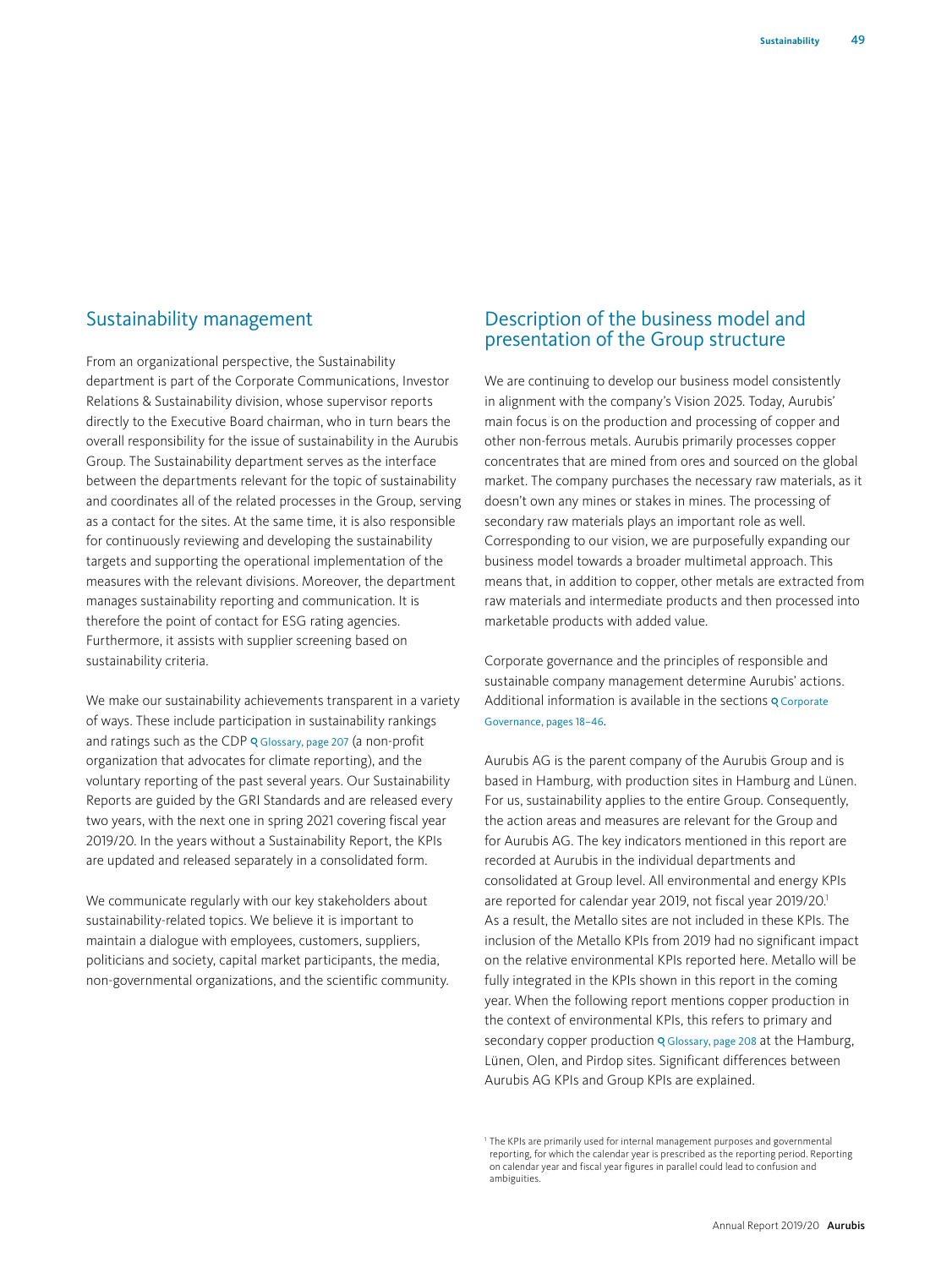# Employer-related matters

#### **FUTURE-ORIENTED EMPLOYER**

Competent, productive, and enthusiastic employees form the basis of the Aurubis Group's commercial success and further development. We have set ourselves the target of creating a work environment for good, close cooperation and promoting involvement and creativity. We form a team that works toward the company's progress – even in challenging times.

All overarching activities related to our employees are managed at Group level by Human Resources (HR), whose management reports directly to the CEO. HR is particularly involved with the HR strategy of the entire Group, as well as the implementation and monitoring of the resulting strategic HR instruments, especially those related to organizational and staff development, compensation and fringe benefits, employer branding, and supporting improvement and change processes. The work of the local HR departments is oriented toward the standards of the central HR division and local conditions.

Our HR strategy is derived from the Group strategy and is based on the corporate values. It is developed continuously, taking labor market changes, societal transitions, and trends in HR work into consideration. One focus is on the lack of qualified workers due to the demographic shift, as well as the search for young employees and apprentices, which is becoming more and more difficult. Current topics that are picking up momentum influenced HR strategy work during the reporting period, such as the progress in digitalization and trials with different ways of working that arose or sped up due to individual ad hoc solutions in the course of the coronavirus pandemic.

Furthermore, HR work during the reporting year also concentrated on the current Performance Improvement Program focused on cost reduction. In the course of this program, we will cut approximately 210 full-time equivalent (FTE) positions in the Corporate Functions and the Hamburg plant until fiscal year 2022/23. The job cuts will follow socially responsible principles. For example, we will try to prevent as many redundancies as possible by not filling certain open positions, offering an improved early retirement scheme, and facilitating internal job changes. The employee representatives were and are involved in the process. Another focus was on structuring and supporting organizational changes such as the Metallo integration, the acquisition of the IT company azeti, and the closure of the CABLO site in Strass.<sup>1</sup>

Diversity in the personnel structure is important to us. The Code of Conduct and our corporate values serve as the basis for respectful cooperation.2 For us, a diverse workforce is conducive to company success thanks to the knowledge transfer, different viewpoints, and open collaboration that it fosters. We consider diversity to include not only cultural aspects and international representation, but also diversity in terms of specialized skills and age groups, as well as a gender balance. Our objective is to prevent these and other aspects of diversity such as religious or political views, sexual orientation, or disabilities from playing a role in hiring decisions or in an individual's continued career. Consequently, compensation also depends on the job performed, the quality of the work, and the level of professional experience. One of our goals is to increase the proportion of female managers – independently of legal stipulations, which we fulfill by defining concrete target parameters for the first and second management levels under the Executive Board. More information about the diversity concept is available in the Q Corporate Governance Report, pages 20–21.

<sup>&</sup>lt;sup>1</sup> The Cablo site had to be discontinued for economic reasons. Eleven salaried employees had to be made redundant as a result.

<sup>&</sup>lt;sup>2</sup> The current Code of Conduct of the Metallo sites that were acquired in 2020 is fundamentally similar to Aurubis' Code of Conduct. The final harmonization of Metallo's policies and commitments with those of Aurubis, including the Code of Conduct, is still pending.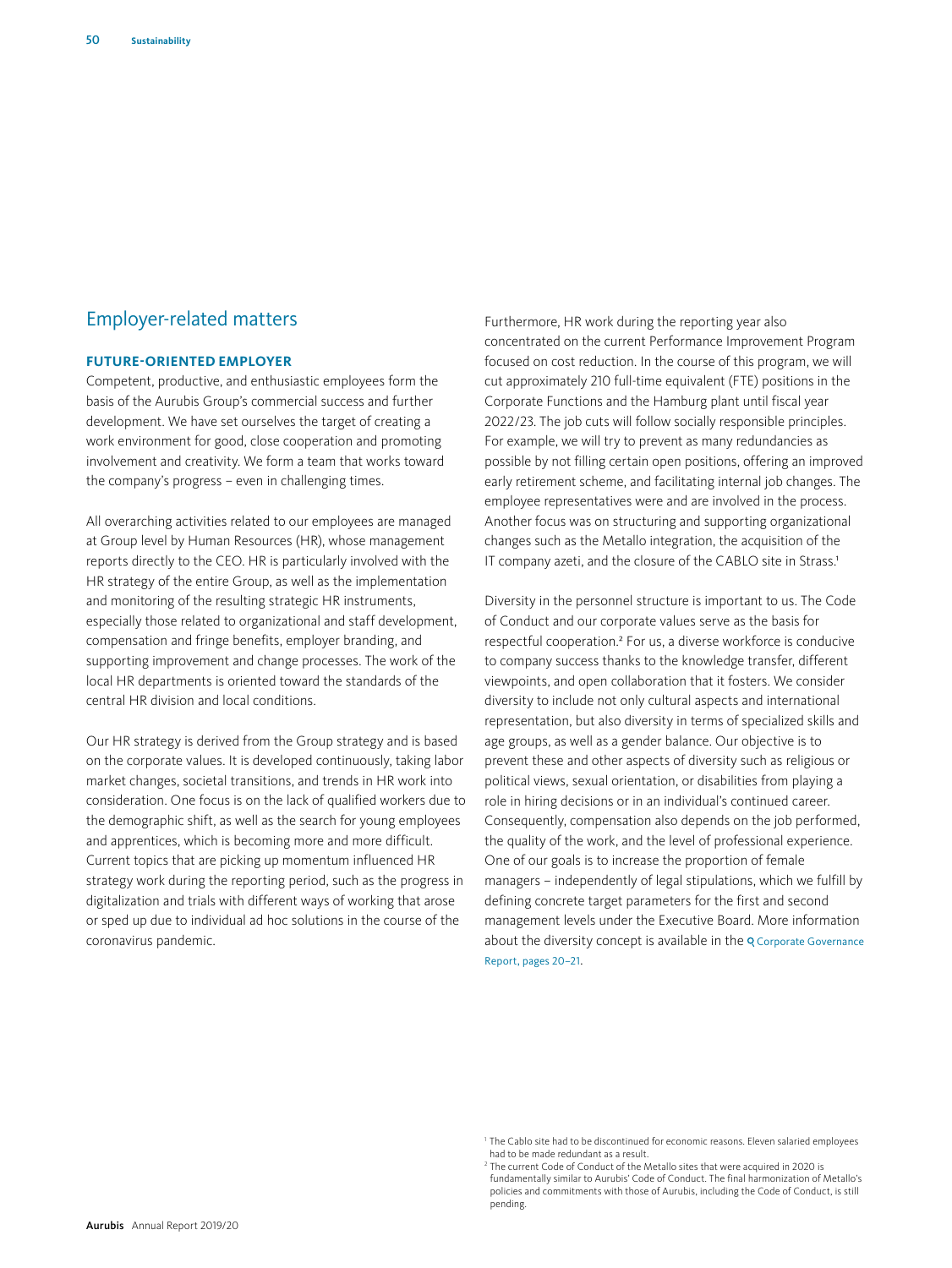We offer our employees an attractive work environment and support them by offering options allowing them to establish a good work/life balance. In this regard, making working-time models more flexible and modern is of high importance. In connection with the coronavirus crisis, for instance, the start and end times of shifts were made more flexible and options for remote work were further expanded. The experience gained in the process will be used in the further development of a modern work organization that takes employee needs into account.

We prioritize good cooperation between everyone in the company and offer attractive compensation in line with the market. Compensation and fringe benefits are regulated in collective wage agreements. At our only production site outside of Europe, Aurubis Buffalo, where social security isn't comprehensively regulated by law, we assume 86% of the employees' health insurance contributions.

To read more about our training and employee qualification activities, refer to the section Q Training and education, page 52. Information about codetermination in the company is provided in the section Q Human rights, page 65.

## Key measures of the Sustainability Strategy 2018–2023 and their status in fiscal year 2019/20

- » *Improving the "health" (OHI*1*) of the organization with strategically aligned HR instruments and services, as well as individual development tools* During the process to update the Sustainability Strategy, which is still underway, a decision was made to discontinue this aspect as a separate target. The related development instruments and measures are now in the targets of the training and education action area.
- » *Regularly identifying employees' needs with respect to workingtime arrangements*

A number of solutions were expanded significantly in both individual and collective agreements. In connection with the coronavirus crisis, for instance, the start and end times for shift employees were made more flexible and the remote work option was expanded considerably. The flextime program is reviewed and developed continuously.

» *Developing a diversity policy* In the course of updating the Sustainability Strategy, this target is being revised and additional measures are being established.

<sup>1</sup> The OHI indicates the "health" of a company, e.g., how well a company is equipped to react to changes in the market and thus to achieve economic success sustainably. Key influencing variables include leadership skills, innovation, and willingness to learn, as well as company culture and climate.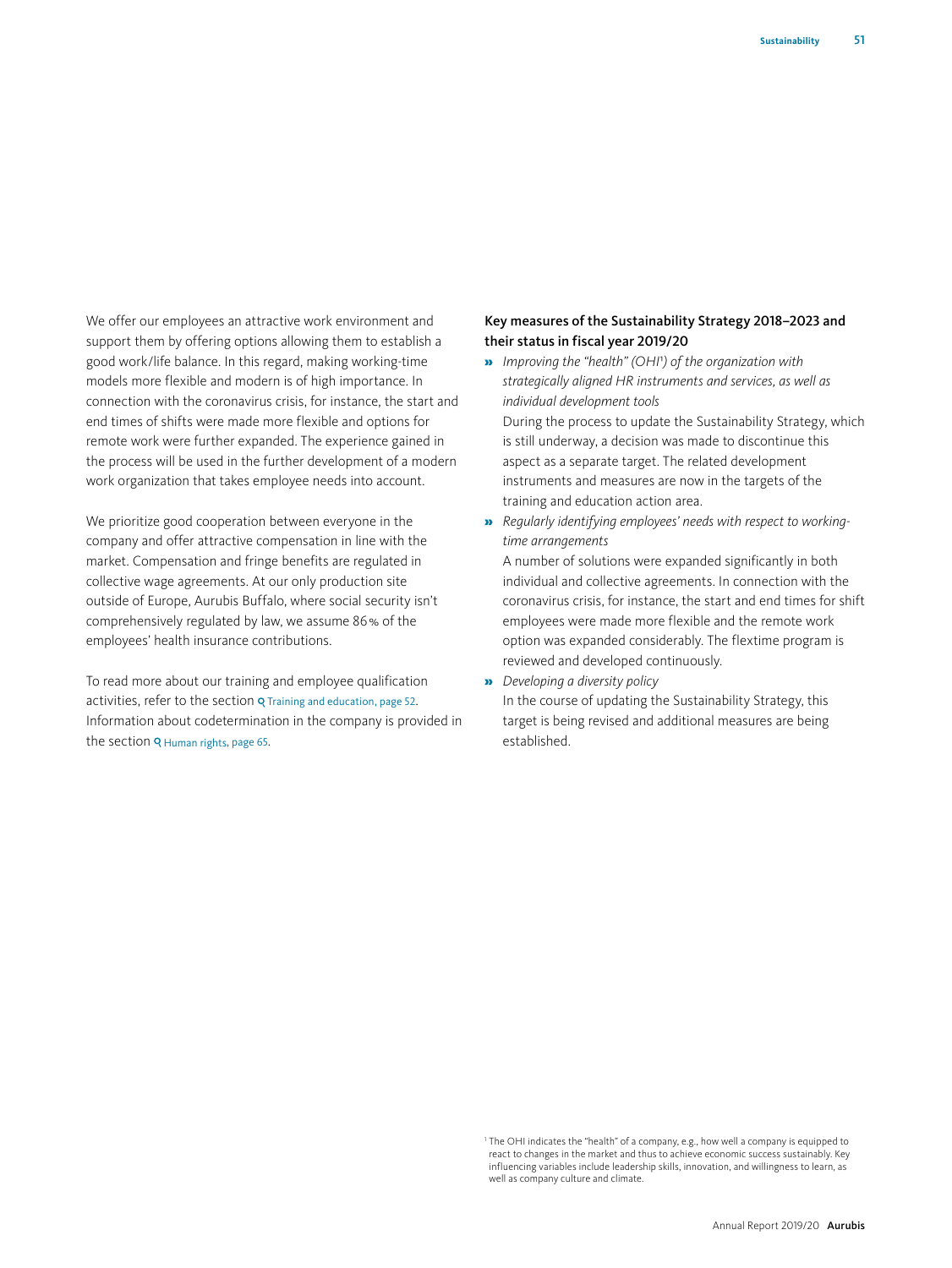## KPIs

Aurubis reports the employee KPIs for all consolidated sites (as at the reporting date of September 30, 2020), excluding Schwermetall Halbzeugwerk GmbH & Co. KG, in which Aurubis holds a 50% stake.

#### Aurubis Group personnel structure

as at the reporting date September 30

|                            | Employees |         |       |                 | Female  |     |                 | Male    |         |  |
|----------------------------|-----------|---------|-------|-----------------|---------|-----|-----------------|---------|---------|--|
|                            |           |         |       |                 |         |     |                 |         |         |  |
|                            | 2019/20   | 2018/19 |       | 2017/18 2019/20 | 2018/19 |     | 2017/18 2019/20 | 2018/19 | 2017/18 |  |
| Aurubis Group <sup>1</sup> | 7.236     | 6.831   | 6.650 | 13%             | 12%     | 12% | 87%             | 88%     | 88%     |  |
| Blue collar                | 4.356     | 4.214   | 4.130 | 3%              | 4%      | 4%  | 97%             | 96%     | 96%     |  |
| White collar <sup>1</sup>  | 2.561     | 2.328   | 2.233 | 29%             | 28%     | 28% | 71%             | 72%     | 72%     |  |
| Apprentices                | 319       | 289     | 287   | 12%             | 13%     | 10% | 88%             | 87%     | 90%     |  |

1 Prior-year figures have been adjusted.

## Employee fluctuation in the Aurubis Group

as at the reporting date September 30

|                                                                        |      | 2019/20 2018/19 2017/18 |      |
|------------------------------------------------------------------------|------|-------------------------|------|
| Fluctuation rate <sup>1</sup>                                          | 7.4% | 78%                     | 6.6% |
| Average length of employment<br>in the company (in years) <sup>2</sup> | 14.1 | 143                     | 148  |
|                                                                        |      |                         |      |

<sup>1</sup> Excluding apprentices.

2 Prior-year figures have been adjusted.

#### Age structure

as at the reporting date September 301

|               | 2019/20 | 2018/19 | 2017/18 |
|---------------|---------|---------|---------|
| <20 years     | 11      | 15      | 14      |
| $20-29$ years | 990     | 997     | 981     |
| $30-39$ years | 1,806   | 1.642   | 1,509   |
| $40-49$ years | 1,583   | 1,467   | 1,445   |
| $50-59$ years | 1,912   | 1.824   | 1,814   |
| $60-69$ years | 602     | 584     | 584     |
| >69 years     | 13      | 13      | 16      |

<sup>1</sup> Excluding apprentices. Prior-year figures have been adjusted.

#### **TRAINING AND EDUCATION**

In order to achieve our company vision and advance our strategy, we rely on a learning organization. The ongoing individual development of our employees and sound training for young talents have high priority in this regard.

HR is responsible for staff development. It supports the other departments, in close coordination with the local HR managers, in building employees' skills in a directed way tailored to their needs. The objective is to meet current and future requirements and challenges.

To secure qualified personnel in the long term, we regularly assess demand for specific skills and trades, and offer apprenticeships accordingly. We also identify the demand for employee qualifications and successors for different positions in annual talks and in the yearly personnel planning process in order to develop and expand specialized skills and management expertise in a purposeful way.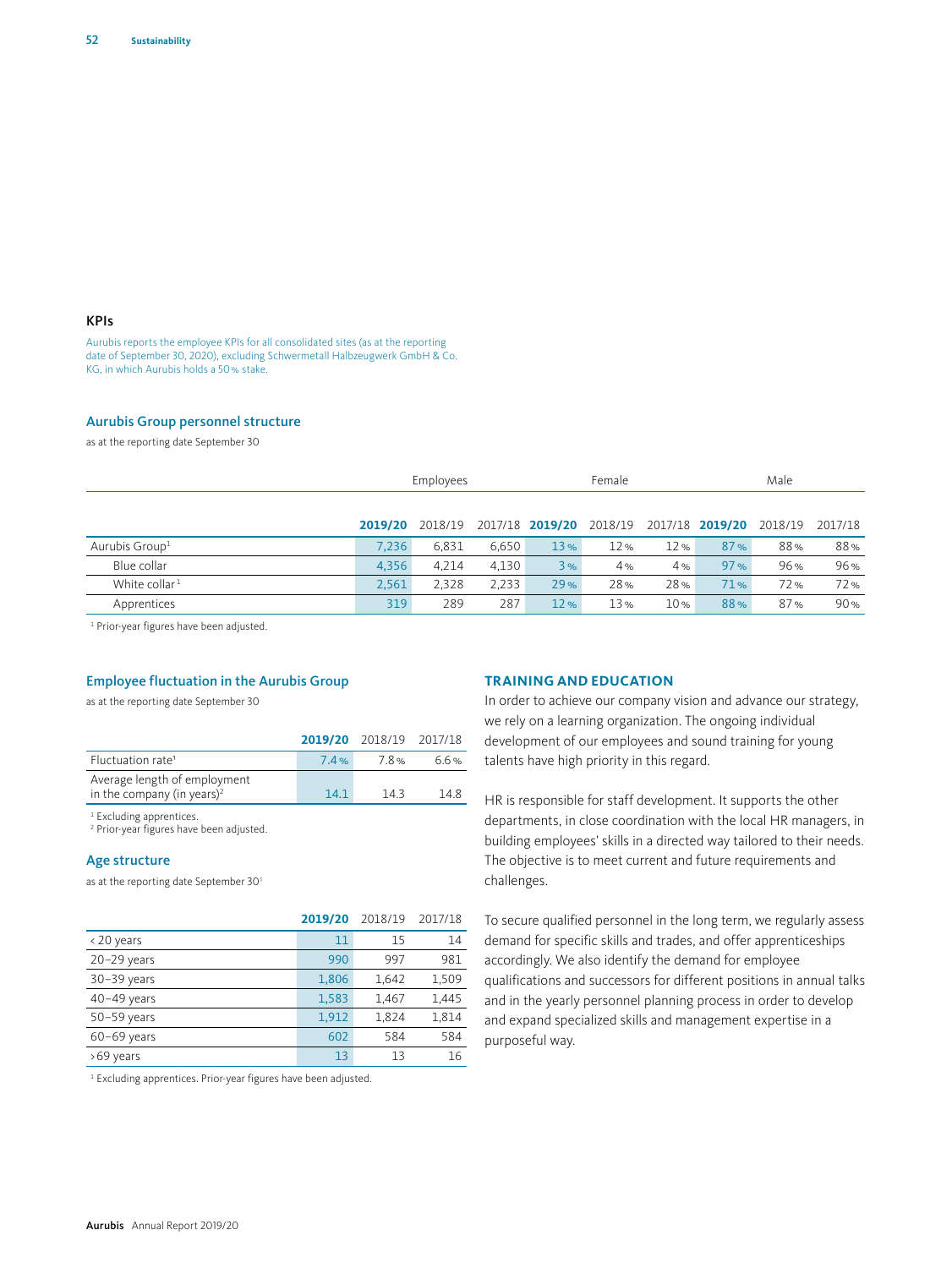We are continuing and expanding the training offerings in our leadership and qualification program according to the Group's needs. In particular, options for managers at the foreman level remain a top priority. Employees are offered a number of technical training measures as well as options for personal development.

In addition to qualification and development programs geared to necessary skills, for example in the areas of the Aurubis Operating System (AOS) Glossary, page 207 and in project management, we also rely on platforms for networking and discussing best practices (e.g., expert panels and online learning groups). We frequently evaluate the different qualification options and adjust them as needed. Since the last reporting year, we have successfully carried out our one- to two-hour micro-learning units called Learning Nuggets, in which participants learn and test new skills. The short Aurubis Essentials seminars educate interested colleagues about interdisciplinary topics, promoting a uniform, company-wide understanding of these issues.

Our goal is to continue fostering digital and self-guided learning as well as innovative learning methods within the Group. Thanks to digital training formats, many Aurubis Essentials and Learning Nuggets took place online during the coronavirus pandemic. The insights from using the digital learning formats are valuable for the ongoing development of our learning organization.

Aurubis is one of the largest training companies in the chemical industry in Germany. We are proud of our training and retention rate, which makes an important contribution to securing a qualified workforce. At our site in Pirdop, Bulgaria, we implemented a vocational training program based on the Swiss training model a few years ago.

Aurubis Hamburg has been participating in the internship model AV 10-Plus since 2007. The model supports young people from a range of occupational groups, helping them to gain the qualifications required to begin apprenticeships. In 2019/20, seven of the ten participants took on an apprenticeship at Aurubis. The remaining participants started external apprenticeships or have gone on to pursue higher education.

In 2019, we inaugurated two modern training centers in Lünen and Hamburg. In Lünen, the ATASI building is home to the divisions Training (including the training workshop), Occupational Safety and Technology. In Hamburg, the Training and Research & Development (R&D) divisions are located in the Innovation and Training Center (IAZ). The new buildings lay the foundation for increasing the number of apprenticeships.

The coronavirus pandemic posed a significant challenge for vocational training during the reporting year. With the help of digital learning supports and communication formats, vocational training continued almost seamlessly while taking the necessary precautions into account. The experience from working digitally will be considered in vocational training work in the future. Aurubis maintains its plans to increase the company's number of apprentices.

Aurubis takes part in educational marketing at fairs and school events. To better address potential applicants, the vocational training website was revamped and new video clips about apprenticeship trades were produced during the reporting year. Furthermore, we cooperate with partner universities, offer internships to students in Germany, and facilitate thesis projects.

## Key measures of the Sustainability Strategy 2018–2023 and their status in fiscal year 2019/20

» *Regularly identifying qualification needs to expand project, process, and management expertise in a targeted way* In the reporting year, the gradual rollout of the skills matrix started in all of the plants to systematically record qualification needs, and qualification planning for technical and specialized training began accordingly. Moreover, the establishment of Group-wide project management standards was initiated, with the introduction of a learning path to provide project managers with the appropriate qualifications. Our Group process managers were certified in accordance with these standards; additional employees in the company will be introduced to the standards as well.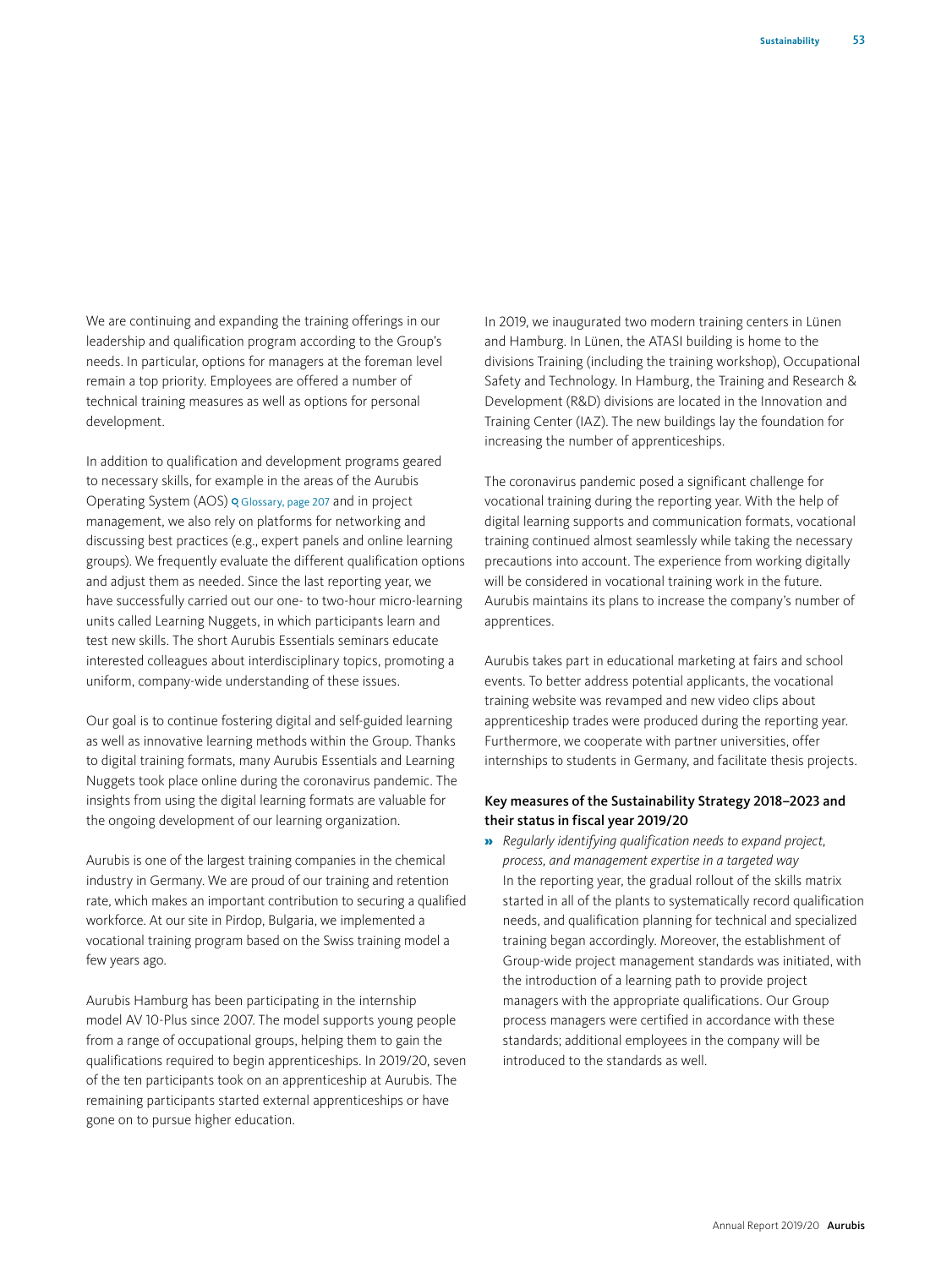» *Group-wide introduction of the AOS pillar "Education and Training"*

The AOS pillar was integrated in the AOS Operations area. At the Hamburg plant, employees were qualified as AOS experts in a modular training program. The planning for equivalent AOS expert qualifications at the other plants is underway and this will be carried out as needed.

» *Establishing Group-wide knowledge management to identify, preserve, transfer, and enhance knowledge across functions* The knowledge transfer pilot phase was successfully concluded. Due to the participants' positive experience, knowledge transfer was established as a knowledge management method as part of succession planning at Aurubis AG. The knowledge transfer process is enshrined in the company's succession arrangements. A review is currently taking place to determine whether there is a need for knowledge transfer Group-wide.

#### KPIs

Aurubis reports employee KPIs for all consolidated sites (as at the reporting date of September 30, 2020), excluding Aurubis Product Sales GmbH and Schwermetall Halbzeugwerk GmbH & Co. KG, in which Aurubis holds a 50% stake.

#### Training and education

|                                                                 | 2019/20 | 2018/19 | 2017/18                  |
|-----------------------------------------------------------------|---------|---------|--------------------------|
| Apprenticeship rate in Germany                                  | 7.7%    | 7.3%    | 6.3%                     |
| Apprentice retention rate in Germany                            | 71.2%   | 78.4%   | 80%                      |
| Average number of training<br>hours per employee <sup>1,2</sup> |         |         |                          |
| Aurubis Group                                                   | 12.0    | 15.2    | 11.5                     |
| Blue collar                                                     | 10.2    | 13.6    | 9.7                      |
| White collar                                                    | 15.2    | 18.3    | 15.1                     |
| Percentage of employees<br>receiving training                   |         |         |                          |
| Aurubis Group                                                   | 67%     | 76%     | $\overline{\phantom{a}}$ |
| Blue collar                                                     | 66%     | 73%     | $\overline{\phantom{a}}$ |
| White collar                                                    | 69%     | 79%     | $\overline{\phantom{a}}$ |

<sup>1</sup> Our KPI results are lower compared to the previous year due to the global coronavirus pandemic.

<sup>2</sup> For fiscal year 2019/20, the numbers were estimated for the Buffalo site. The two Metallo sites were included for the entire fiscal year 2019/20.

<sup>3</sup> We did not record this KPI in FY 2017/18.

#### **HEALTH AND SAFETY**

As a responsible employer, it is a matter of course for Aurubis to take measures to maintain our employees' health and performance and to protect them from accidents and illness.

Occupational Health and Safety (OHS) in the Group creates the overall conditions to prevent work-related accidents and illness. In the long term, we want to achieve our Vision Zero, that is, to reduce work-related accidents, injuries, and illnesses to zero. Our goal for the medium term is to reduce the number of work-related accidents with at least one lost shift per one million hours worked (lost time injury frequency rate, LTIFR  $Q$  Glossary, page 208) to  $\leq 1.0$ .

The corporate department Group Health & Safety manages OHS and establishes minimum occupational safety standards for the entire Group by issuing process instructions in addition to the Corporate Policy on Occupational Health and Safety. The department's management reports directly to the Executive Board member overseeing the Operations division. Our occupational safety approach applies to our employees, temporary workers, and external service providers. Occupational safety management at the sites is currently being developed to conform to the requirements of ISO 45001 o Glossary, page 208. Six sites (Avellino, Berango, Dolný Kubín, Pirdop, Pori, and Mortara) are already certified in accordance with ISO 45001, while Schwermetall Halbzeugwerk is certified in accordance with OHSAS BS 18001. All Aurubis production sites should be certified in accordance with ISO 45001 by June 2021.<sup>1</sup>

The site managers play a key role because they are responsible for complying with applicable laws and ordinances on occupational health and safety, the relevant corporate policy, and the current process instructions. Furthermore, they gather and evaluate health risks and help implement suitable measures to protect employees. The sites are in contact with each other via an organized network facilitated by Group Health & Safety so that existing knowledge can be used Group-wide. Moreover, employee representatives are included in the topic of OHS: through the reporting line to the Executive Board, Group Health & Safety also reports to the general Works Council committee and the European Works Council during committee meetings.

<sup>1</sup> With the exception of the newly acquired Metallo site in Belgium (certification by March 2022 planned).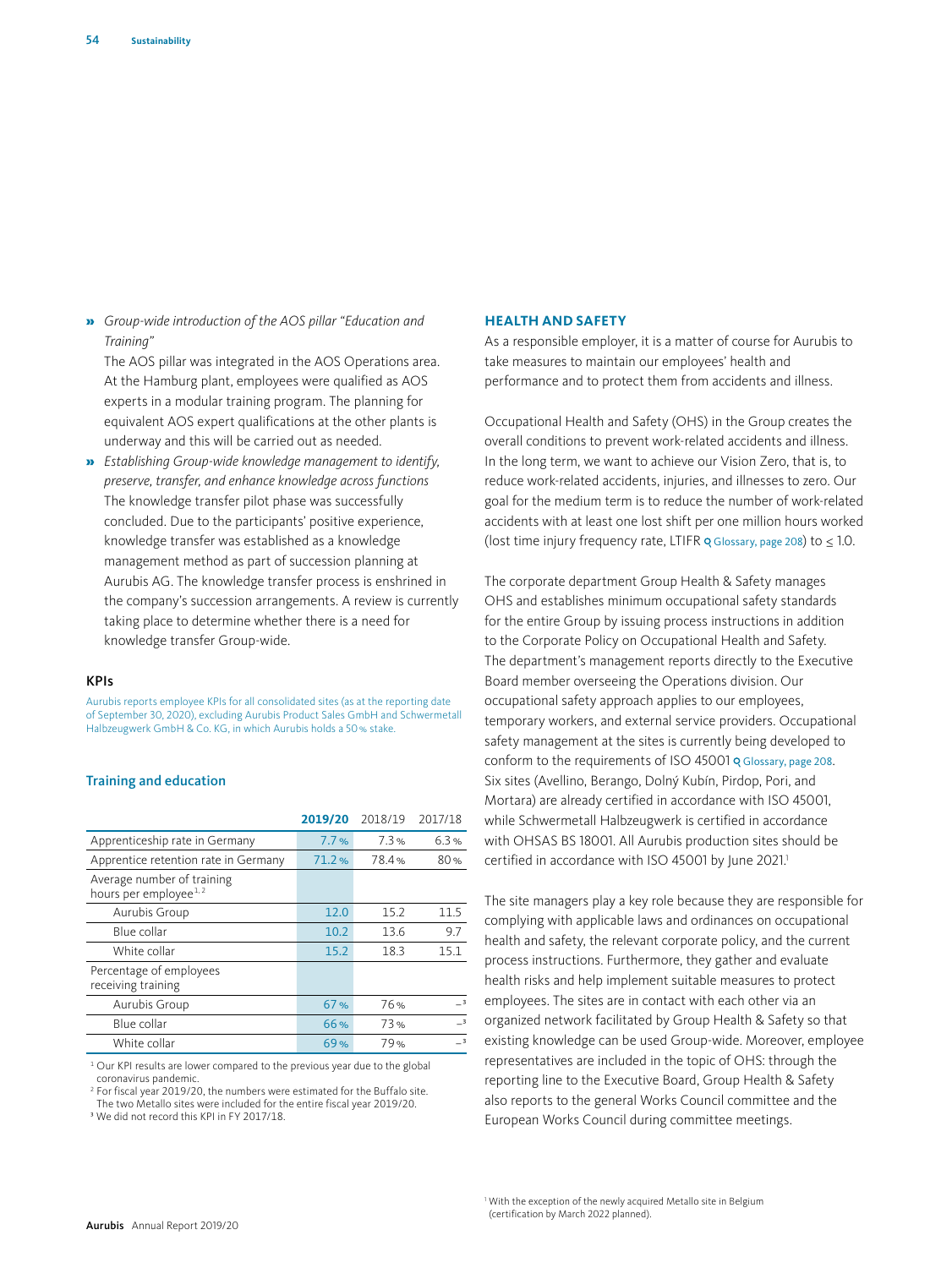Our risk assessments include both current and future work processes in the company, including maintenance and repair procedures in addition to operations. The risk assessments cover hazards in normal operations, special work assignments, and abnormal incidents. Health hazards and individual requirements in the work area are systematically collected, evaluated, and documented. For this purpose, OHS management software is being used more and more at the sites; among other things, the software enables experiences to be shared internally. In this way, we record potential health risks for each work area and derive measures from these insights.

Accidents are systematically investigated to determine their technical, organizational, and conduct-based causes. The causes determined from accident investigations and the measures derived from them are communicated throughout the Group. There is a monthly process for reporting accidents and incidents, and every accident is immediately reported to the Executive Board. Because of our preventive measures, the accidents typical for industry such as those involving molten metals, hazardous substances, and heavy loads are rare. Comparable to other industries, the main causes of injuries are stumbling, slipping, or falling.

In addition to technical and organizational precautions, the occupational safety conduct of every individual is essential. A preventive measure to avoid accidents, the Group-wide OHS campaign 10 Golden Rules (10forZero) was initiated with the objective of positively influencing occupational safety conduct. In addition, the sites in Hamburg, Lünen, Avellino, Emmerich, Pori, and Stolberg have a program for behavior-based safety (BBS). Legal compliance audits were also introduced to achieve internal improvements. Furthermore, AOS was implemented at the Hamburg, Lünen, Emmerich, Avellino, Pirdop, and Olen sites to continue structuring and standardizing Group-wide occupational safety processes – one of the measures that strengthens our Vision Zero.

Employees are informed about risks in the workplace and are instructed about necessary preventive and protective measures, enhancing their awareness of these topics. Safety talks sensitize employees to current OHS issues and encourage them to use this knowledge safely in practice.

External service providers are instructed about hazards, protective measures, and rules of conduct at the specific site before they start working.

Internal company doctors are available at the Hamburg, Lünen, and Pirdop sites. At all of the other sites, freelance occupational physicians are commissioned with carrying out obligatory and optional checkups. Health checkups are offered when new employees are hired and routine occupational health checkups are provided.

In addition, we support employees in taking preventive measures to maintain their health. The offerings of the plant medical offices extend from flu vaccinations and medical checkups to addiction prevention, as well as supporting measures for the heart and circulatory system. There are a number of activities to promote health – for example, with respect to topics like integration management for employees who have been ill, and healthy leadership. A task force is currently recording these activities for the Hamburg headquarters and transferring them to a systematic, integrated concept for company health management.

At the start of the coronavirus pandemic, a crisis team was established at Group and site level that met online regularly, together with the entire Executive Board. In this way, specific emergency plans and measures were quickly established to prioritize protecting employees' health while keeping operations up and running.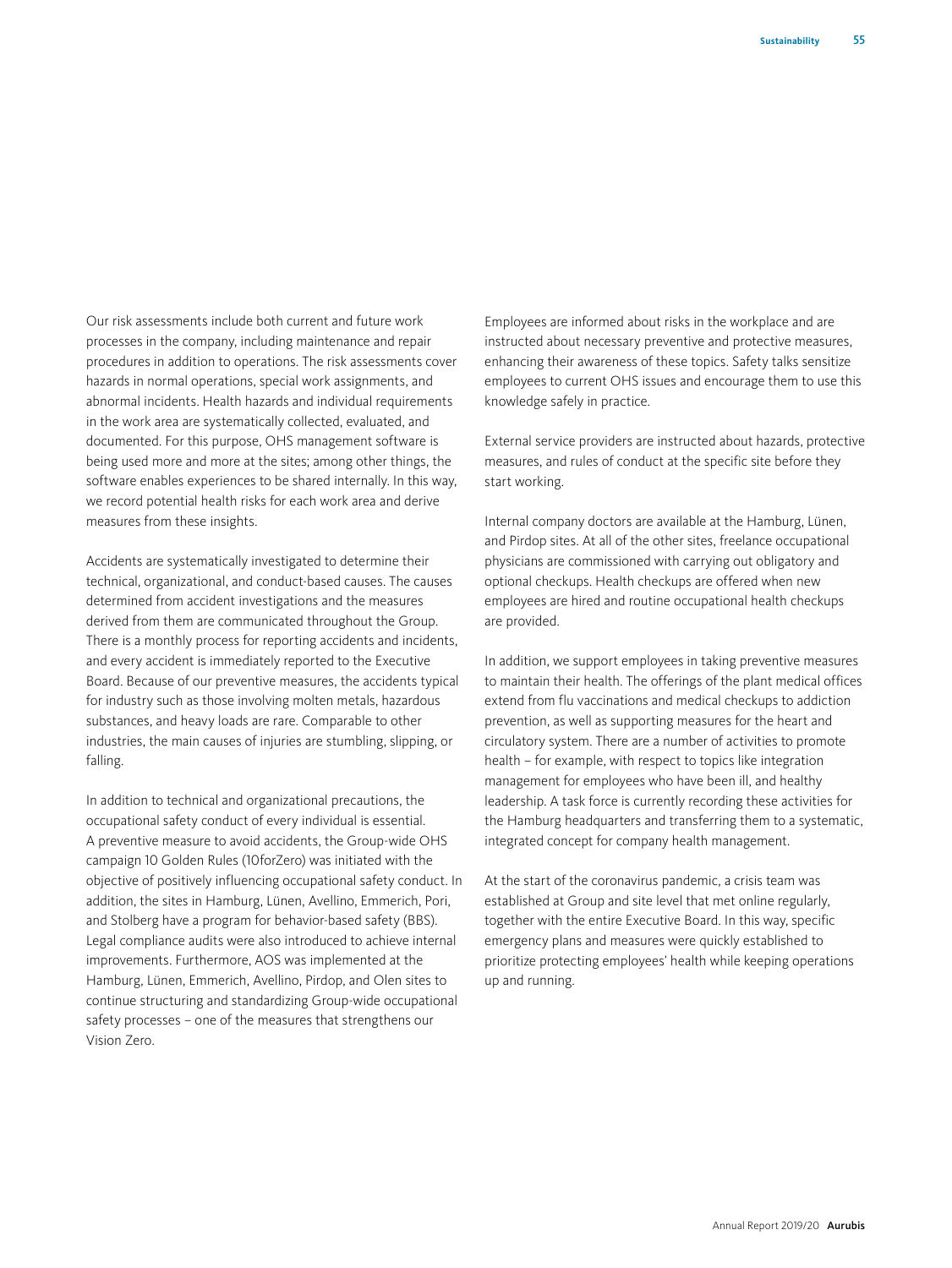## Key measures of the Sustainability Strategy 2018–2023 and their status in fiscal year 2019/20

» *Preparing all sites for the introduction of the ISO 45001 standard for occupational health and safety (by fiscal year 2019/20)* The adoption of ISO 45001 at all production sites and slitting centers should be concluded by June 2021, with the exception of the newly added Metallo site in Belgium (certification scheduled to take place by March 2022).

Avellino, Pirdop, Pori, Dolný Kubín, Mortara, and Metallo Berango are already certified.

## Certifications by site, page 61

» *Implementing programs to promote occupational safety conduct (until fiscal year 2020/21)*

Continued introduction of the Group-wide 10 Golden Rules at eleven sites thus far. Conclusion of the first Group-wide runthrough of all 10 rules expected at the end of fiscal year 2020/21. The inclusion of the newly acquired Metallo sites has been scheduled.

Continuing the Behavior-Based Safety (BBS) program at the sites in Hamburg, Lünen, Avellino, Emmerich, Pori, and Stolberg.

#### KPIs

Aurubis reports occupational safety KPIs for all consolidated sites with ten or more employees, excluding Schwermetall Halbzeugwerk GmbH & Co. KG, in which Aurubis holds a 50% stake. **9 Sites and employees, page 79** 

#### Occupational health and safety KPIs

|                                                                           | 2019/20          | 2018/19 2017/18 2016/17 2015/16 |                  |     |     |
|---------------------------------------------------------------------------|------------------|---------------------------------|------------------|-----|-----|
| Absolute<br>number of                                                     |                  |                                 |                  |     |     |
| accidents                                                                 | $51^{1}$         | 61 <sup>2</sup>                 | 60               | 47  | 45  |
| <b>ITIFR</b>                                                              | 5.4 <sup>1</sup> | 6.0 <sup>2</sup>                | 5.9 <sup>2</sup> | 4.8 | 4.6 |
| Number of work-<br>related fatalities                                     | $\Omega$         |                                 |                  | Ω   |     |
| Number of work-<br>related fatalities<br>of third parties<br>at our sites |                  |                                 |                  |     |     |

<sup>1</sup> Absolute number of accidents including Metallo starting June 1, 2020.

LTIFR: Metallo included for the entire fiscal year so that KPIs can be compared. 2 Prior-year figures adjusted.

# Environmental matters

## **ENERGY AND CLIMATE**

The individual production steps in our value chain are energyintensive. For us, the efficient use of energy is thus an issue of ecological and economic responsibility. The use of energy is the main source of CO<sub>2</sub> emissions in the Group. Taking the entire value chain into consideration, over half of the CO<sub>2</sub> emissions are upstream and downstream, i.e., they originate from our suppliers, customers, and service providers (Scope 3 emissions). Most of the Scope 3 emissions originate from the activities of the mining companies from which we source ore concentrates.

At the same time, the products we manufacture contribute to reducing CO<sub>2</sub> emissions because they play an important role in renewable energies and electric vehicles. Electric cars contain nearly four times more copper than vehicles with conventional combustion engines, and building and connecting an offshore wind turbine to the energy grid requires up to 30 t of copper. Our metals can therefore contribute to the low-CO<sub>2</sub> technologies of the future.

Determining climate-related opportunities and risks and deriving related measures are two issues that link our risk management and our energy and environmental strategy. When doing this, we consider (pending) legal requirements, technological developments, and compliance-related, reputational, and physical risks. More information is available in the Risk and Opportunity Report of this Annual Report under "Energy and climate," as well as in our publicly available CDP report  $\Box$  www.aurubis.com/cdp. CDP gathers and evaluates data and information about companies' CO<sub>2</sub> emissions, climate risks, and reduction targets and strategies, assessing their responsibility in the supply chain in the process. We voluntarily report our CO<sub>2</sub> emissions annually as part of the CDP climate change program.

With our affirmation of the Science-Based Targets initiative, we are committed to setting a science-based climate target to reduce our CO<sub>2</sub> emissions and thus contribute to limiting global warming to 1.5 °C in accordance with the Paris Agreement on climate  $change.\sqsubseteq$  sciencebasedtargets.org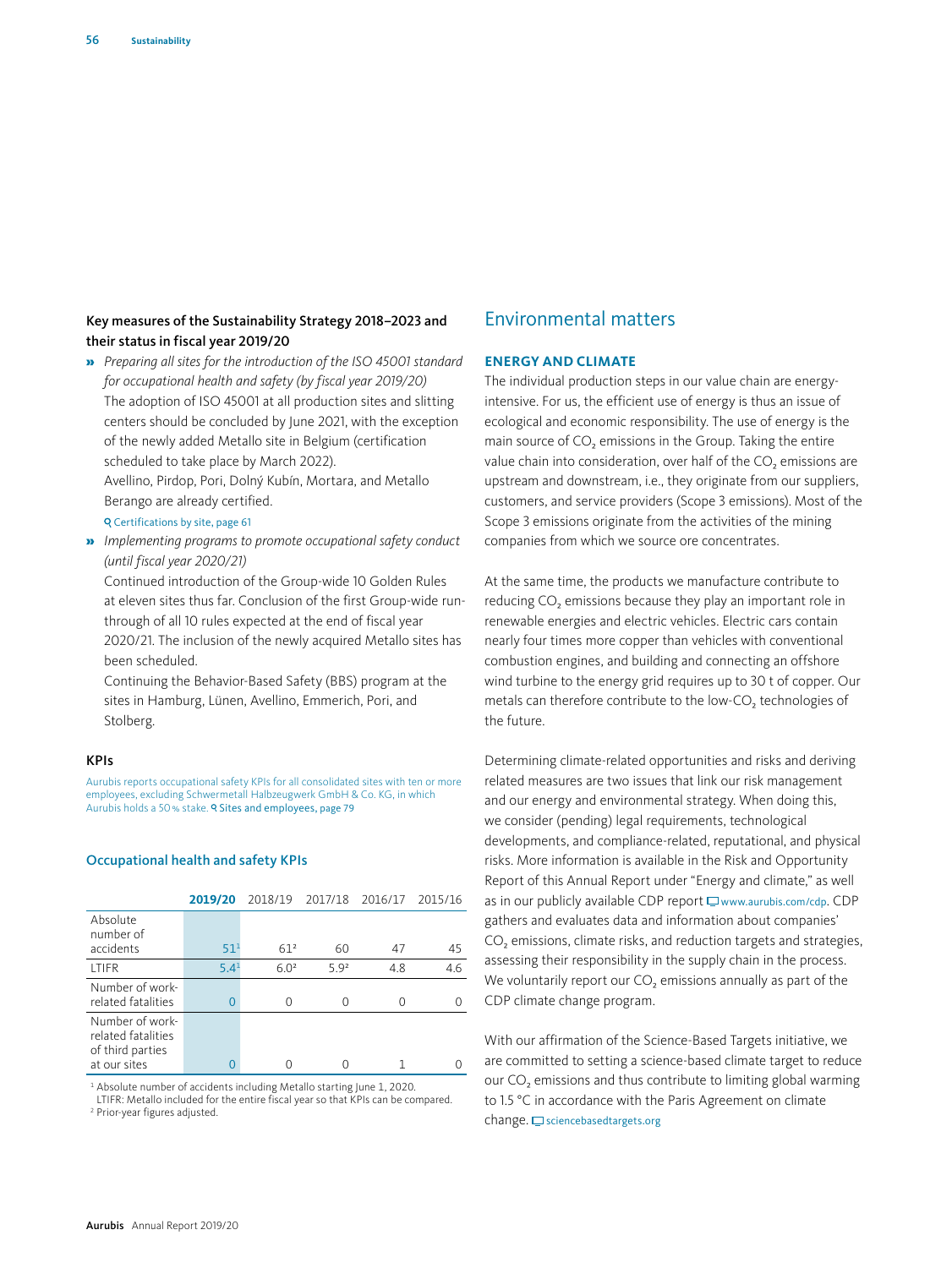Our Group-wide Corporate Energy & Climate Policy outlines how Aurubis secures and optimizes the energy supply, energy consumption, and CO<sub>2</sub> avoidance. In this context, the policy also defines the roles and responsibilities of the sites and corporate departments.

The head of Corporate Energy & Climate Affairs develops and implements the Group-wide energy strategy and reports directly to the Executive Board chairman. The corporate department also coordinates the development of the energy management and monitoring systems across the Group, providing for a uniform approach and facilitating the exchange of expertise regarding best practice examples – for instance in the form of an energy efficiency network for the German Aurubis sites' energy management officers and a regular international Aurubis workshop.

To prevent CO<sub>2</sub> emissions, we primarily focus on energy efficiency measures. Furthermore, we are increasingly considering measures to replace fossil fuels with alternatives, for example by commissioning the 10 MW power-to-steam plant. Assuming that 100% of the power supply comes from renewable energies, this plant alone could cut about 4,000 t of CO<sub>2</sub> annually. The reduction of greenhouse gas emissions is taking a higher priority in investment decisions as well.

Our large production sites have energy management systems (EMS); nine sites are currently certified in accordance with ISO 50001 Glossary, page 208. The management systems contribute to efficiently steering energy consumption and identifying energy savings potential. The EMS is being implemented across the Group: most of the sites that are still missing have started with the implementation of an EMS or their integration in existing environmental and/or quality management systems. The EMS at the Hamburg and Lünen sites is part of the integrated management system for quality, environmental protection, energy, and occupational safety. During the reporting period, the certifications were confirmed through routine surveillance visits or recertification.

The more steps that have been implemented in energy efficiency in the past, the more challenging a further optimization is. Moreover, because there are limits to reducing energy consumption and emissions, the improvements being achieved today within the plant boundaries are only marginal compared to previous years. This is despite the same or higher levels of investment, which were already high to begin with. For example, complex recycling raw materials with relatively low metal contents and complex ore concentrates require more energy to be processed. As a result, we focus not only on further increasing efficiency but also on solutions that save energy and thus prevent CO<sub>2</sub> outside of our plant – such as the Industrial Heat project in Hamburg – as well as on projects that contribute to the energy shift. Examples include the wind turbine in Olen, the flexible mode of operation in the production facilities in Hamburg, Lünen, and Olen, and the photovoltaic project planned in Pirdop for 2021. Environmental protection already accounts for a large part of the energy consumption at Aurubis today. This includes the operation of filters with fans and other suctioning equipment, for instance. This shows how important it is for Aurubis to align environmental protection, resource conservation, and energy efficiency.  $\Box$ www.aurubis.com/industrialheat

The use of renewable energies on a large scale is a challenge for us since generating them is associated with energy supply fluctuations. However, our production processes require a constant energy supply. We are therefore working on measures to make our energy uptake more flexible so that we can react to fluctuating energy availability and thus use more renewable energies. In 2017, for instance, Metallo commissioned the largest arc plasma furnace in the world. In the furnace's reactor, metals are evaporated from the slags of plant processes. The slag is cleaned through this procedure and transformed into usable metals and minerals. In contrast to other furnaces in the industry, the furnace is electrically operated, which makes the use of renewable energies possible.

We also cover a portion of our energy needs with electricity we generate internally using excess heat from our processes. We installed steam turbines for this purpose in Hamburg, Lünen, and Pirdop. The calculated savings potential is 30,000 t of  $CO<sub>2</sub>$  per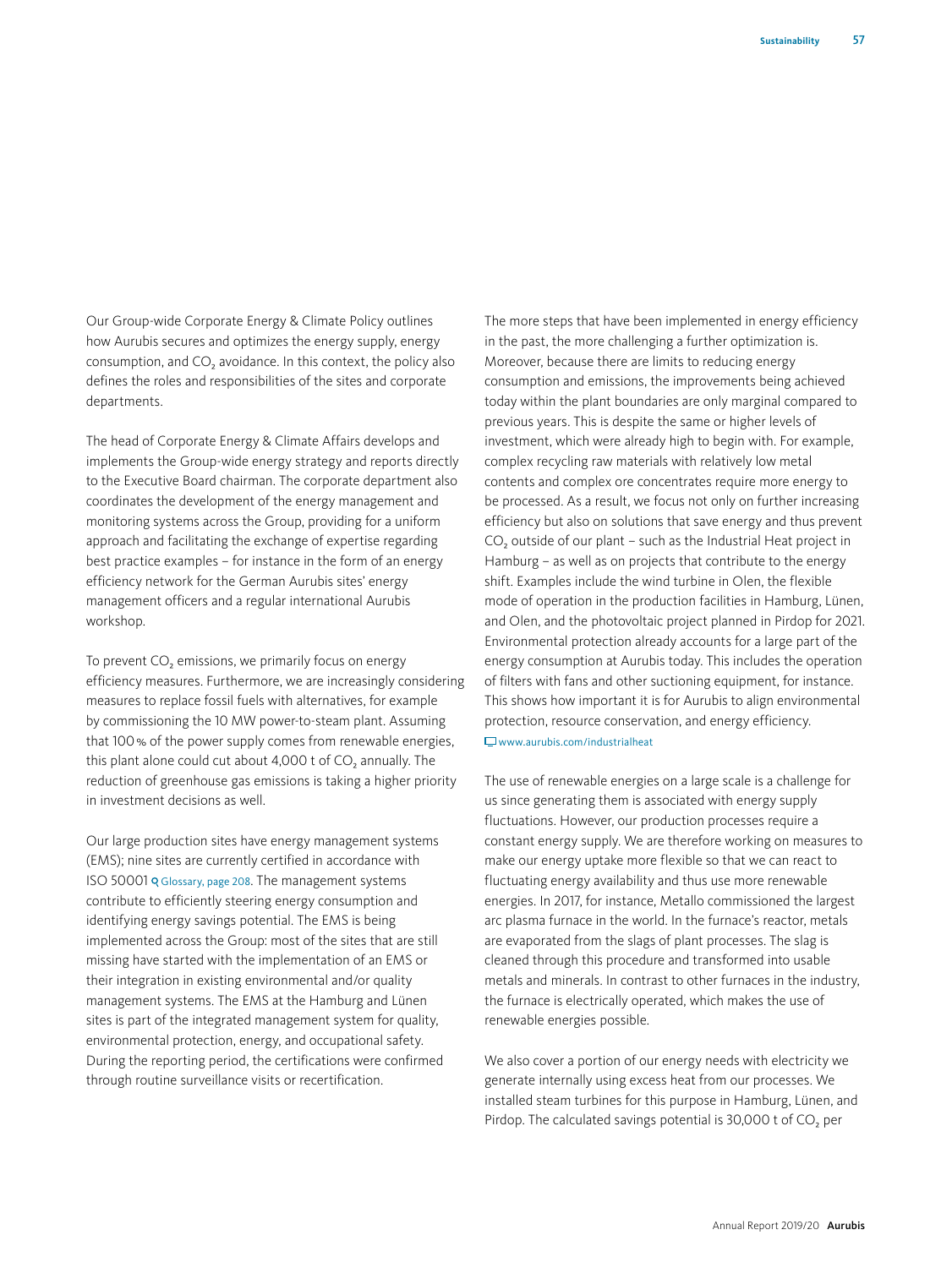year. The savings during the reporting period were lower, mainly due to temporary outages or maintenance measures related to the steam turbines and their surrounding areas. On top of that, we use waste heat from the production processes to secure the heat and process steam supply at the Pirdop, Lünen, and Hamburg sites. Demand there is largely covered by waste heat. We efficiently use waste heat potential on a smaller scale, too, for instance by feeding waste heat from the air compressors into the heating system at the Stolberg site.

## Key measures of the Sustainability Strategy 2018–2023 and their status in fiscal year 2019/201

» *Introducing the ISO 50001 standard for energy management at all sites*

The Olen and Pori sites were certified in accordance with ISO 50001 for the first time during the reporting period. Certifications by site, page 61

By the end of fiscal year 2019/20, a milestone plan was drafted for all production sites and a gap analysis was carried out for most of them.

- » *Increasing flexibility in electricity purchasing (target of 10% by fiscal year 2022/23)* Flexible electricity output amounted to 17% in the reporting period.
- » *Implementing projects to enhance energy efficiency and reduce*  emissions, with a total project-related reduction of 100,000 t CO<sub>2</sub> A total of 87.9% of the target has been achieved, or 89.3% when including reductions made outside of the plant (particularly through the use of our industrial heat as district heating in the Hamburg HafenCity East district).
- » *Investigating processes and electricity consumption in relation to the German government's Climate Action Plan 2050 and analyzing the requirements for new investments (starting fiscal year 2018/19)*

In fiscal year 2019/20, we affirmed the Science-Based Targets initiative and committed to setting a science-based climate target to reduce our  $CO<sub>2</sub>$  emissions. Within this context, the Sustainability Strategy target will be adjusted in the coming years.

#### <sup>1</sup> The Metallo sites are not included in the following KPIs.

#### KPIs

Aurubis reports the energy KPIs and CO<sub>2</sub> emissions for the production sites that are majority-owned (> 50%) by Aurubis, excluding the two Metallo sites. This reflects most of the energy consumption because the volume at the slitting centers and sales offices is negligible in comparison. **Q Sites and employees, page 79** 

#### Energy consumption<sup>1</sup>

| in million MWh                                      | 2019 | 2018  | 2017 |
|-----------------------------------------------------|------|-------|------|
| Primary energy consumption $1$                      | 1.69 | 175   | 1.66 |
| Secondary energy consumption <sup>2</sup>           | 1.78 | 1 7 7 | 188  |
| Total energy consumption within<br>the organization | 3.47 | 3.51  | 3.54 |

<sup>1</sup> Including energy consumption for on-site vehicle traffic.

<sup>2</sup> Including electricity for oxygen generation.

## $CO<sub>3</sub>$  emissions<sup>1</sup>

| in 1,000 t CO,                                                                                   | 2019  | 2018  | 2017  |
|--------------------------------------------------------------------------------------------------|-------|-------|-------|
| Scope 1<br>(emissions produced as a direct<br>result of burning fuels in internal<br>facilities) | 503   | 522   | 517   |
| Scope 2<br>(emissions related to purchased<br>energy, e.g., electricity) <sup>2</sup>            | 941   | 936   | 1,048 |
| Total (Scope $1+2$ )                                                                             | 1,444 | 1,459 | 1,565 |
| Scope $33$<br>(other indirect emissions)                                                         | 1.917 | 2,081 | 1,901 |

 $^1$  Aurubis reports its  $CO<sub>2</sub>$  emissions using the methods of the "European Union Emission Trading System (EU ETS): The Monitoring and Reporting Regulation (MRR) –General guidance for installations" and "The Greenhouse Gas Protocol: A Corporate Accounting and Reporting Standard (Revised Edition)." Emissions from diesel vehicles in accordance with the emissions trading system are not included. However, they make up a very small percentage compared to other sources. Scope 2 emissions are reported here according to the market-based Glossary, page 208 method. For the CDP, we report Scope 2 emissions according to both the market-based and the location-based Q Glossary, page 208 methods.

<sup>2</sup> Emissions from electricity for oxygen generation are not included <sup>3</sup> Some Scope 3 emissions have been extrapolated. Scope 3 emissions were externally audited for the first time in 2019.

#### **PROTECTION FROM ENVIRONMENTAL IMPACT**

As a multimetal group, Aurubis assumes responsibility for protecting the environment. Environmental and climate protection and resource efficiency have been components of our company culture for many years. Aurubis views the value chain as a whole and strives to strike a balance between the economy, the environment, and people. Q Human rights, pages 65-67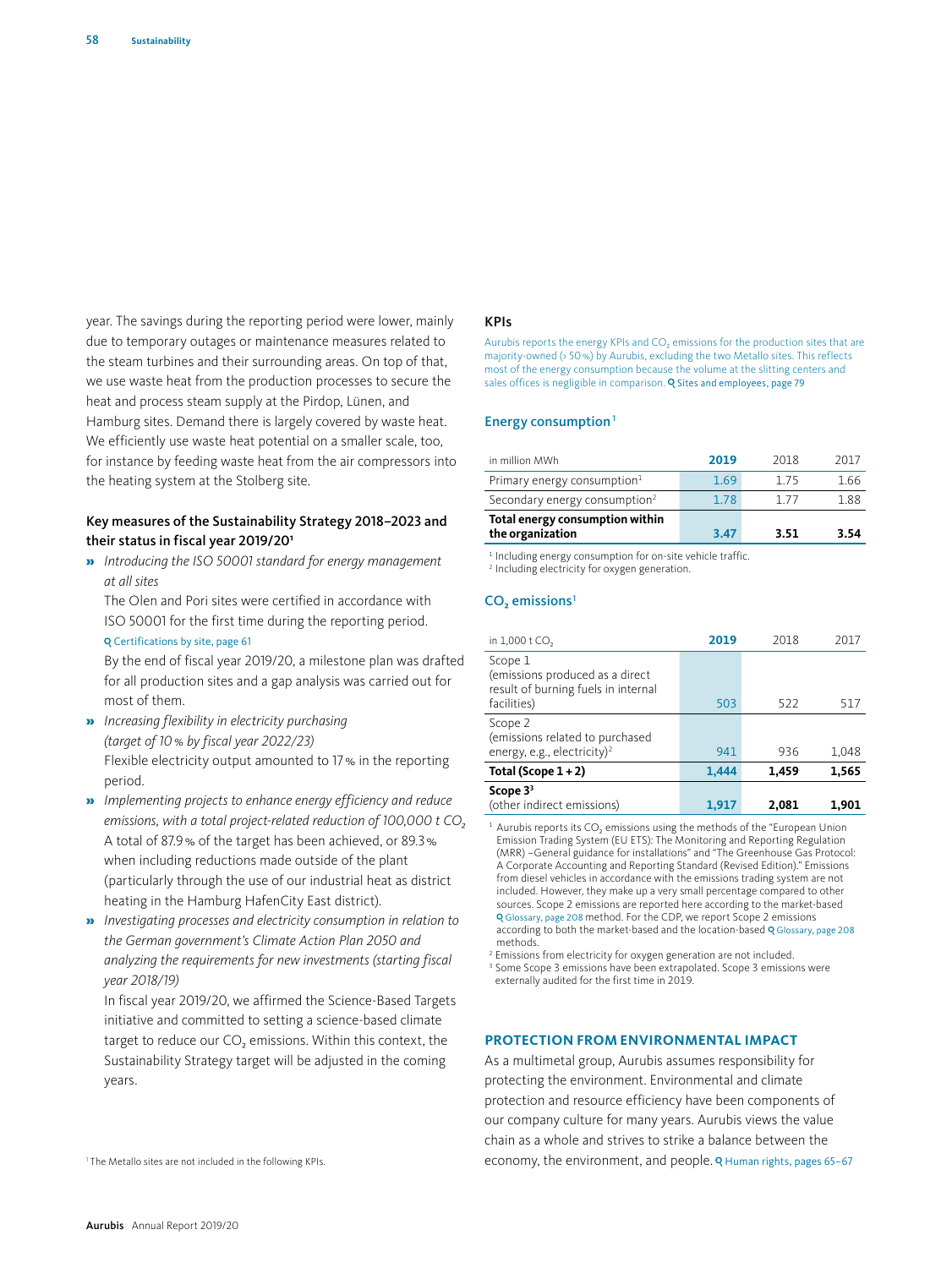Our goal is to minimize the environmental impact of our business activities. Key concerns in the company's environmental protection efforts are maintaining water, air, and soil quality in our plants and the surrounding areas, as well as handling waste responsibly.

The head of Corporate Environmental Protection is responsible for the strategic positioning of environmental protection in the Group and reports to the chief operations officer. Environmental officers oversee the environmental protection duties at the individual production sites. Q Sites and employees, page 79

The principles of our Corporate Environmental Protection Guidelines provide a framework for safeguarding our uniform, Group-wide environmental standards. They are enshrined in the Corporate Policy on Environmental Protection. We have set Group-wide targets in environmental protection. We implement corresponding local measures at the production sites to achieve these targets. Environmental performance is monitored and controlled using key environmental parameters, which are regularly recorded at the production sites and verified by external inspectors.

The main standards for our production processes are outlined in the permits issued by the governmental authorities. The baseline includes European regulations on immissions, emissions, water, waste, and disruptions, as well as their implementation in national law, plus the European chemical regulation REACH Q Glossary, page 208.

Most of our sites have environmental management systems Certifications by site, page 61 in accordance with ISO 14001/EMAS Glossary, page 207. At the Hamburg and Lünen sites, these are part of the integrated management system (IMS) for quality, environmental protection, energy, and occupational safety. During the reporting period, the certifications were confirmed through routine surveillance visits or recertification. In addition to fulfilling legal requirements, the management systems help us improve our environmental performance. They assist us in recognizing potential improvements and, in the case of deviations from specified targets, in initiating corrective actions.

We continuously inform our employees about environmental and energy-related topics and train them according to the site-specific environmental issues. Moreover, emergency drills are carried out regularly, which we document and evaluate. Furthermore, extensive environmental risk assessments are conducted at every production site.

Our efforts are paying off. Specific dust emissions for primary and secondary copper production Q Glossary, page 208 have been reduced by 95% since 2000. At the same time, we reduced sulfur dioxide emissions per ton of copper output in primary copper production by 87% in the same period. We have also made significant improvements in water pollution control: We have reduced metal emissions to water in copper production processes from 7.2 to 1.0 g/t of copper output since 2000, an 86% decrease.<sup>1</sup>

After the target level for arsenic in fine particulates in the ambient air was slightly exceeded at the Veddel measuring station in Hamburg in 2018, the value measured for arsenic was well below the target level again in 2019.  $\Box$  www.aurubis.com/environmentalstatement

Waste management is one of the central pillars of industrial environmental protection for a company of the basic materials industry such as Aurubis. In this respect, processed raw materials and intermediate products should be brought into the economic cycle as completely as possible, and unavoidable waste recycled or harmlessly disposed of. A special feature of our business model is the fact that a substantial amount of process residues is directly used internally in metallurgical processes and thus directly recycled. Q Recycling solutions, page 62-64

The New York State Department of Environmental Conservation (NYSDEC) identified environmental deficiencies at the Aurubis site in Buffalo, USA, and initiated legal proceedings in 2018. The deficiencies were related to the handling of hazardous substances and wastewater treatment. To remedy these issues, the site implemented an action plan, increased its number of environmental management personnel and modified organizational structures. Close monitoring should also contribute to further minimizing risks. At the end of the 2019/20 reporting period, the legal proceedings with the responsible environmental authority were about to conclude.

1The previous figures do not include Metallo.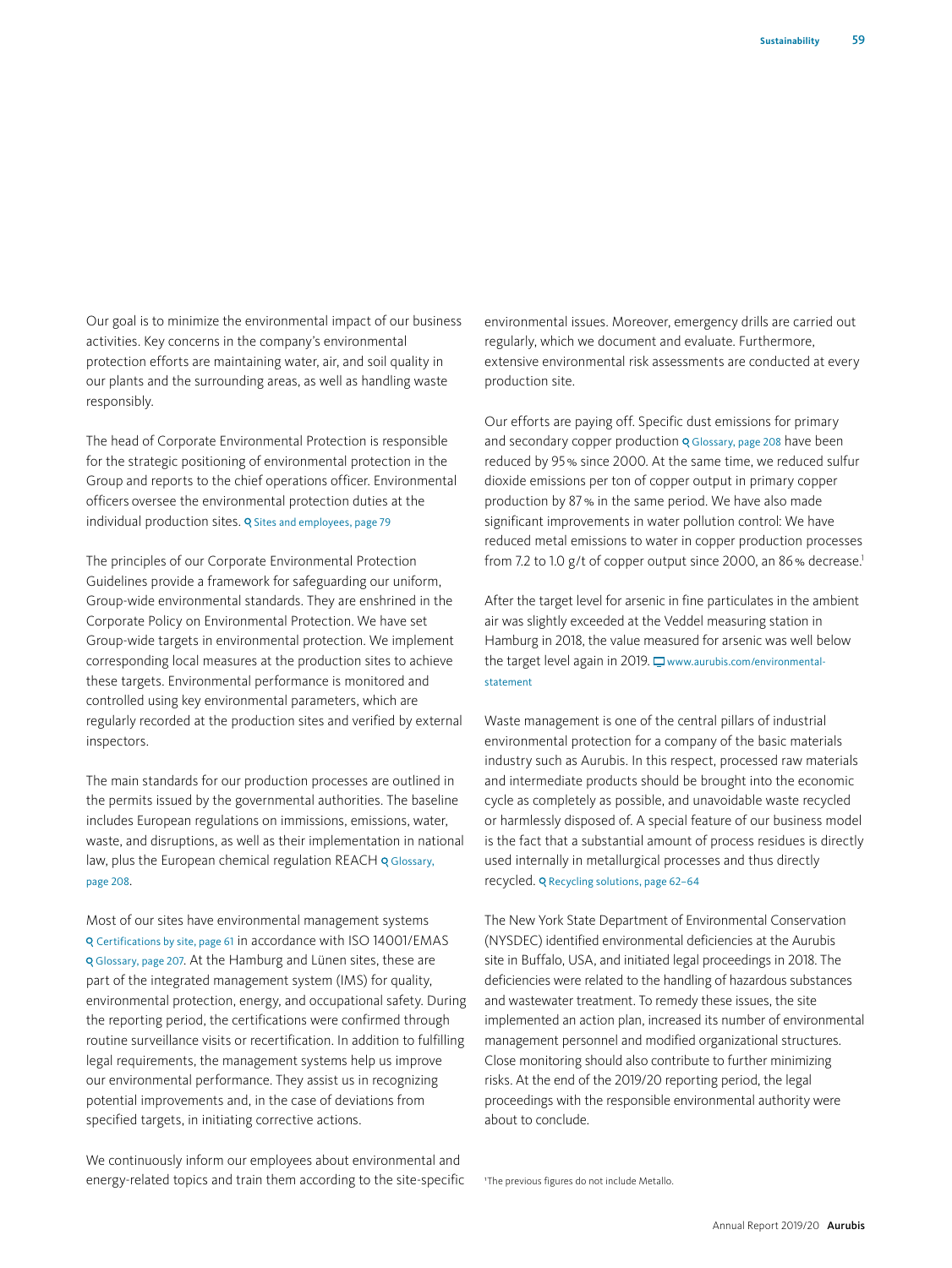Within the context of our stakeholder dialogue, Aurubis is also involved in publicly funded projects. For example, since 2013, we have participated in the EU projects Organisation Environmental Footprint and Product Environmental Footprint for copper cathodes, projects that seek to achieve an environmental balance in organizations and products. In 2018, the two pilot projects we participated in were successfully concluded when the results were accepted by the official supervisory bodies. We will take part in the next phase of the Environmental Footprint and contribute our experience in this area. Furthermore, we carried out a life cycle analysis Q Glossary, page 208 for copper cathodes. The results show that the footprint of the Aurubis cathodes in the environmental aspects considered, for example global warming and acidification (measured in sulfur dioxide equivalents), is in some cases substantially smaller than the worldwide industry average<sup>1</sup> (i.e., the members of the International Copper Association, ICA  $\Box$  copperalliance.org). The detailed results are published in the Aurubis AG Environmental Statement  $\Box$  www.aurubis.com/ environmental-statement. The ICA is currently working on updating the study that Aurubis actively supports. The collection of the data required for the study started in 2020.

## Key measures of the Sustainability Strategy 2018–2023 and their status in fiscal year 2019/20<sup>2</sup>

» *Introducing the ISO 14001 standard for environmental management at all production sites*

The existing certifications were confirmed during the reporting period through surveillance audits or recertification. Certifications by site, page 61

A pilot gap analysis was carried out at the Peute Baustoff site in Hamburg. Additional gap analyses are planned at the other sties in 2021.

» *Our goal is to maintain the low level of specific metal emissions to water and to continue improving them with technical measures. A 50% reduction since 2012 should be achieved in 2022 as well, equivalent to 1.1 g/t of copper output.* We have reduced metal emissions to water in copper production processes from 2.2 to 1.0 g/t of copper output since 2012. This is a decline of 54%.

<sup>1</sup> ICA - International Copper Association: Copper Environmental Profile, Sept. 2017. <sup>2</sup> The Metallo sites are not included in the following KPIs.

At the site in Pirdop, Bulgaria, a new sand filter was installed in the facility for cleaning process wastewater in 2019. This reduces the discharge of undissolved substances into bodies of water

» *Our goal is to maintain the low level of specific dust emissions to air and to continue improving them with technical measures. A 15% reduction since 2012 should be achieved in 2022 as well, equivalent to 61 g/t of copper output.*

In 2019, dust emissions per ton of copper output in copper production were reduced by 18% compared to 2012. To reduce fugitive emissions, a new facility for cooling converter slag Q Glossary, page 207 in pots was built at the site in Pirdop, Bulgaria, and was commissioned in 2019. At the Hamburg site, approximately € 100 million will be invested in measures for continued emission reduction in the primary smelter (ridge turret suctioning to capture the remaining fugitive emissions).

» *Reducing specific SO*2 *emissions to air with site-specific projects and individual measures*

The new facility for cooling converter slag mentioned above also contributes to reducing SO<sub>2</sub> emissions. The plan is to expand the project to include the processing of slags from the flash smelter. The expansion is scheduled to begin in fiscal year 2021/22.

#### KPIs:

The environmental KPIs are reported for calendar year 2019, not fiscal year 2019/20. The specific values are related to copper production, i.e., at the Hamburg, Lünen, Pirdop, and Olen sites. The Metallo sites aren't included yet.

#### Specific emissions from copper production

| in g/t copper output         | 2019 | 2018 | <u> 201 ເ</u> |
|------------------------------|------|------|---------------|
| Specific dust emissions      | 60   | 63   |               |
| Metal emissions to water $1$ |      |      |               |

<sup>1</sup> In this table, we refer to the copper production sites that discharge directly into water. In Lünen, wastewater is directed to the public sewer system after being treated on the plant premises and therefore isn't included.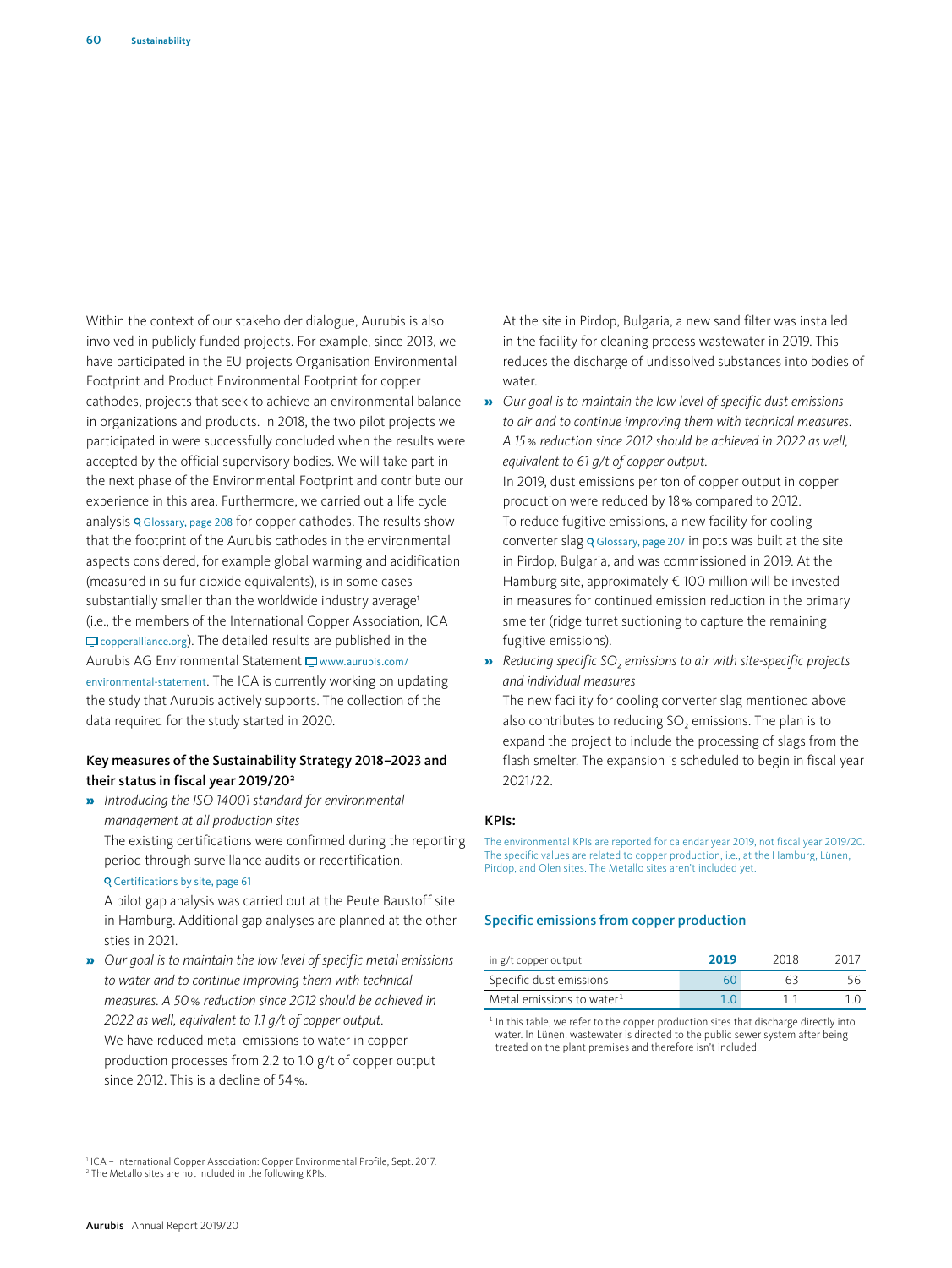|                                                       |              |           |            |              |            |              | ISO 45001/<br>OHSAS |
|-------------------------------------------------------|--------------|-----------|------------|--------------|------------|--------------|---------------------|
| Site                                                  | <b>EMAS</b>  | ISO 14001 | ISO 50001  | ISO 9001     | IATF 16949 | EfbV         | 18001               |
| <b>Production sites</b>                               |              |           |            |              |            |              |                     |
| Hamburg, headquarters (DE)                            | V            | V         | V          | V            |            |              |                     |
| Lünen (DE)                                            | V            | V         | V          | $\checkmark$ |            | $\checkmark$ |                     |
| Olen (BE)                                             |              | J         | V          | $\checkmark$ |            |              |                     |
| Pirdop (BG)                                           |              |           |            | V            |            |              |                     |
| Avellino (IT)                                         | $\checkmark$ | √         |            | V            |            |              |                     |
| Beerse, Metallo (BE)                                  |              | J         |            | V            |            |              |                     |
| Berango, Metallo (ES)                                 |              | √         |            | V            |            |              |                     |
| Buffalo (USA)                                         |              |           |            | $\sqrt{2}$   | V          |              |                     |
| Emmerich, Deutsche Giessdraht (DE)                    |              | V         | V          | V            |            |              |                     |
| Fehrbellin, CABLO (DE)                                |              | V         | V          | $\sqrt{ }$   |            | $\checkmark$ |                     |
| Hamburg, E.R.N. (DE)                                  |              | V         | V          | $\sqrt{ }$   |            | V            |                     |
| Hamburg, Peute Baustoff (DE)                          |              |           |            | $\sqrt{1}$   |            |              |                     |
| Pori (FI)                                             |              | V         | $\sqrt{ }$ | V            |            |              | $\sqrt{ }$          |
| Röthenbach, RETORTE (DE)                              |              |           |            | V            |            |              |                     |
| Stolberg (DE)                                         |              |           | V          | V            | V          |              |                     |
| Stolberg, Schwermetall Halbzeugwerk (DE) <sup>2</sup> | $\sqrt{ }$   | V         | V          | V            |            |              | $\sqrt{ }$          |
| Zutphen (NL)                                          |              | V         |            | V            | V          |              |                     |
| <b>Slitting centers</b>                               |              |           |            |              |            |              |                     |
| Dolný Kubín (SK)                                      |              | V         |            | V            |            |              |                     |
| Mortara (IT)                                          |              |           |            | $\checkmark$ |            |              | V                   |
| Smethwick/Birmingham (UK)                             |              |           |            | V            |            |              |                     |

1 For the sale of iron silicate granules used to produce blasting abrasives. 2 Not majority-owned by Aurubis (50% stake).

Explanation:

EMAS: system of specifications for environmental management systems

ISO 14001: standard for environmental management systems

ISO 50001: standard for energy management systems

ISO 9001: standard for quality management systems

IATF 16949: standard for quality management systems in the automotive industry, based on ISO 9001

EfbV: Ordinance on Specialized Waste Management Companies (German certificate) ISO 45001: standard for occupational safety management systems

OHSAS 18001 Glossary, page 208: standard for occupational safety management systems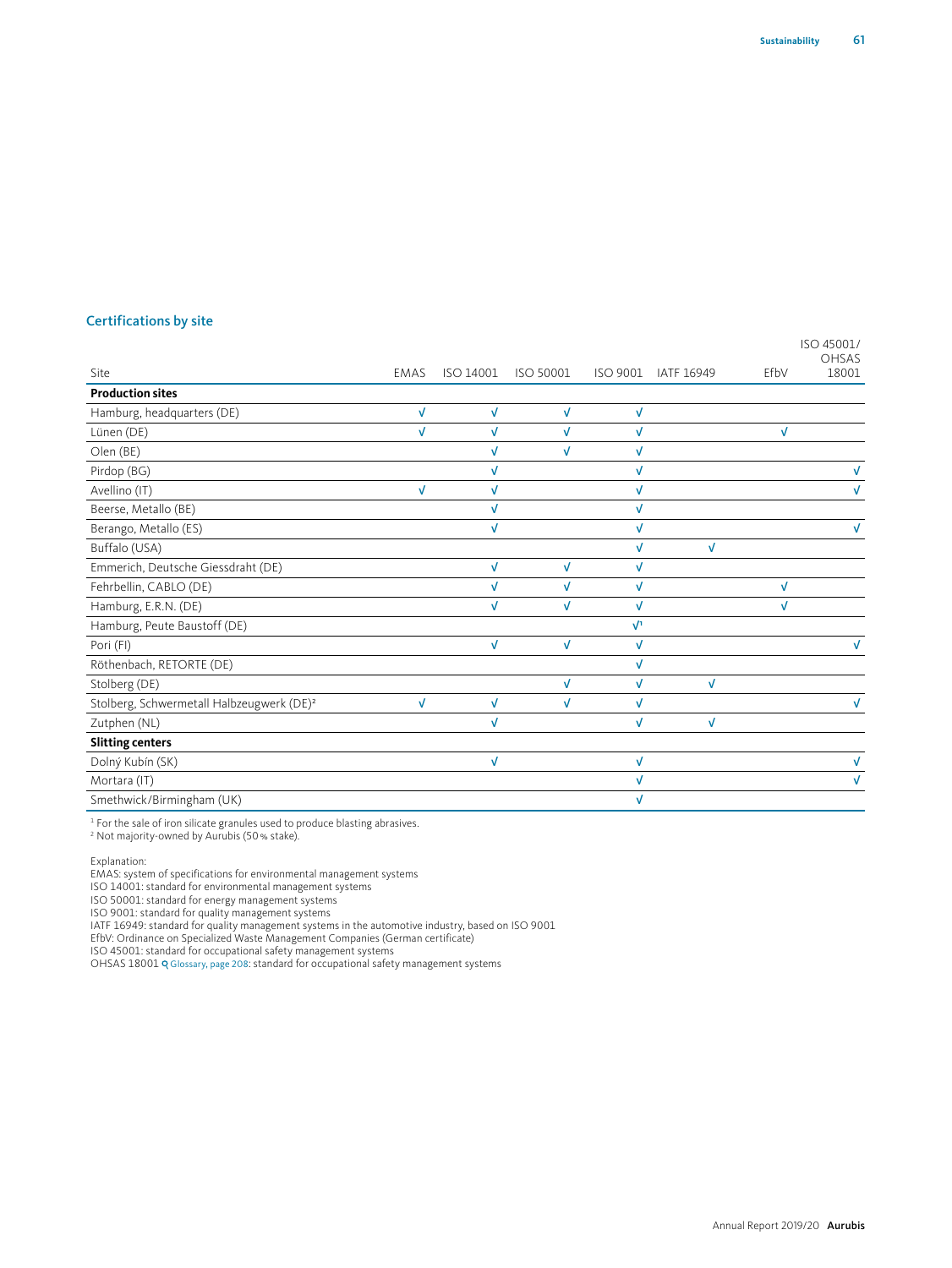## **RECYCLING SOLUTIONS**

Aurubis is a world leader in recycling non-ferrous metals such as copper, precious metals, and other non-ferrous metals. With our multimetal recycling, we actively take part in the modern circular economy, promote the efficient and environmentally friendly use of valuable resources, and contribute to raw material security.

Aurubis plays a vital role in the recycling chain: thanks to our integrated smelter network, we are able to process a broad range of materials, from industrial waste that accumulates directly from our production or our customers, to complex materials **Q Glossary**, page 207 from end-of-life products. From these materials, we produce metals that can be directly used in new products.

In addition to the processing of copper concentrates, the recycling of copper scrap and complex recycling raw materials such as circuit boards is a key business area at Aurubis. Nonferrous metals like copper can be recycled as often as desired without a loss of quality. This means that copper of the highest purity can be produced from recycling materials again and again. Furthermore, complex recycling raw materials contain not only copper but a number of other accompanying elements that can be recovered, such as gold, silver, nickel, tin, lead, and zinc.

To us, complex recycling raw materials include industrial residues, slimes, and shredder materials, as well as end-of-life materials that for instance originate from electronic devices, vehicles, and other everyday items. These consist of increasingly diversified material combinations that include plastics, ceramic, or glass. Separating them into material and product streams by type in order to reuse them is a significant challenge. Furthermore, because of miniaturization, smaller and smaller amounts of metal are contained in end-of-life electronic devices, for instance. We utilize highly developed mechanical and metallurgical separating and refining processes in different combinations as part of our multimetal expertise. With our subsidiary Metallo, acquired in 2020, non-ferrous metals such as tin and zinc will be recovered even more efficiently in the expanded smelter network.

The Commercial division is responsible for sourcing recycling materials for the Group. This is divided into the departments Recycling Raw Materials (which handles the material supply for the smelters), Marketing Cathodes (which supplies the production facilities with cathodes and "direct melt" raw materials), and Product Sales & Marketing with the function Customer Scrap Solutions (which supplies the smelters and production facilities with production waste from our copper product customers). This organization aligns with our recycling approach: we use secondary materials from production and from end-of-life products as raw materials and view this as a closed loop.

In the marketing of our products and in our customer relationships, we therefore include the return of the metals in our thinking. We provide individualized solutions for taking back recycling materials that accumulate in the processing of our copper products, as well as other metals in the different valueadded stages that take place with our product customers and their customers. Depending on the value-added stage, they accumulate materials with very high copper contents, such as Millberry scrap, which can be immediately directed to the copper production process, or more complex or alloyed production waste that can also be smelted, such as copper-, tin-, lead-, and precious metal-bearing stamping waste, slags from foundries, and other industrial residues like used catalysts and galvanic slimes. This demonstrates that thanks to our integrated smelter network, we find solutions, even for significant metallurgical challenges, and are thus able to serve customers from a variety of sectors – from smaller scrap traders to global industrial companies and customers of the recycling industry, all of which make up our broad base of recycling raw material suppliers.

As part of our "closing-the-loop" activities Q Glossary, page 207, we build up partnerships through which we not only sell our products but also take back recycling raw materials customers accumulate, in addition to other service offerings. For example, we process scrap that comes back to us from product customers with what are referred to as tolling contracts. The raw material cycle comes full circle.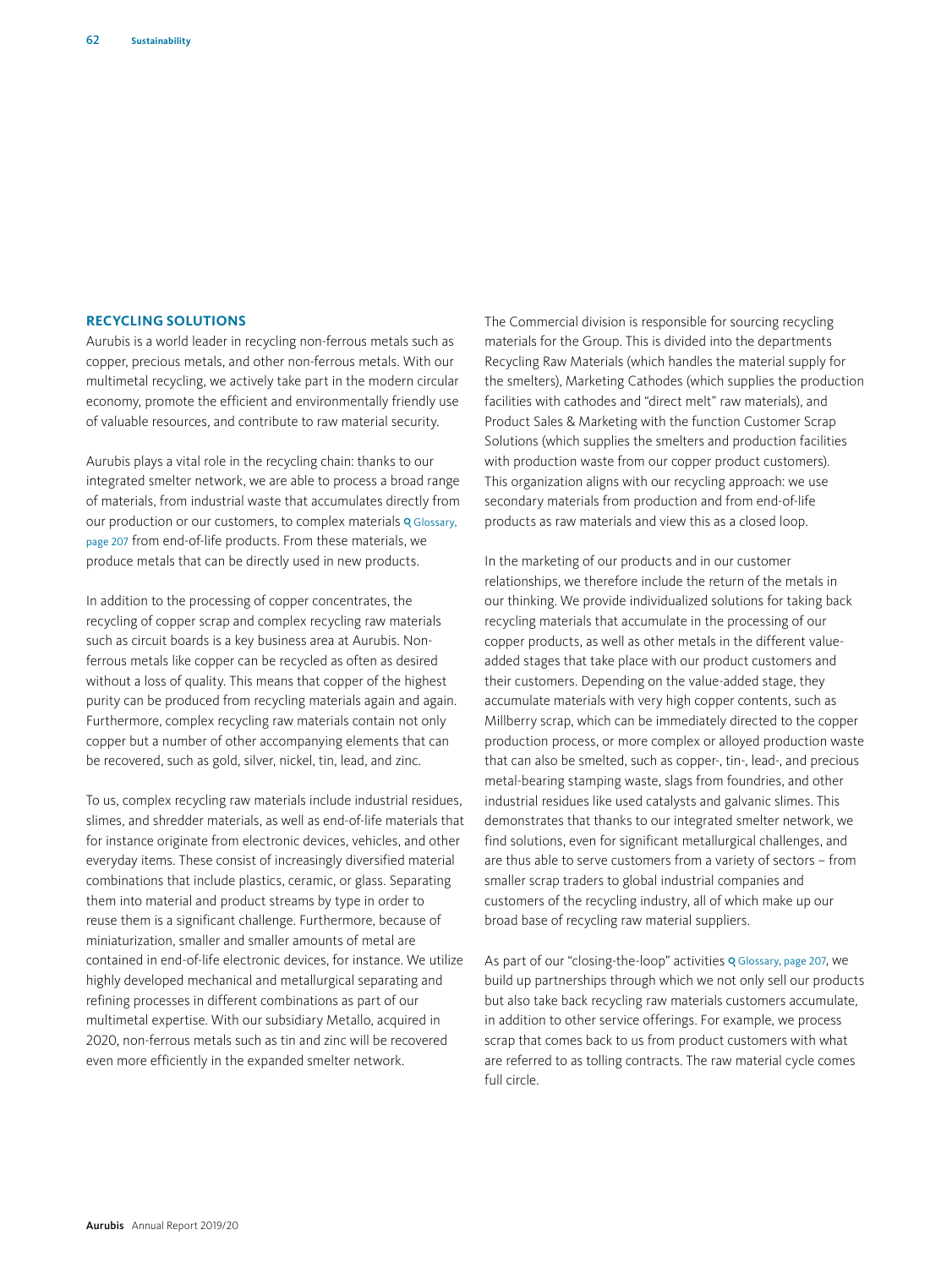Aurubis processes recycling materials at different sites. The managers of these sites report to the chief operations officer. Our sites in Lünen (Germany) and Olen (Belgium), as well as the newly acquired Metallo sites in Beerse (Belgium) and Berango (Spain), specialize in processing recycling raw materials. Recycling raw materials are nearly the only feedstock at our largest recycling plant, the Aurubis recycling center in Lünen. The Lünen plant is certified through WEEELABEX in accordance with the European series of standards EN 50625. The certificate confirms that waste electrical and electronic devices are efficiently treated and disposed of in a way that minimizes environmental impacts and emissions of harmful substances. Aurubis participated in the development of the standards that preceded the series of standards. The Metallo plants process about 315,000 t of complex secondary raw materials each year to recover not only copper, tin and lead, but also metal intermediates such as nickel sulfate solution and zinc oxide. Metallo follows a "zero waste" strategy with the goal of transforming as many scrap materials as possible into valuable products. The company fosters this strategy with its "Furnace of Innovation" approach, recycling increasingly complex raw materials and investing in technological innovations for the refining process. Metallo therefore has a forerunner role in metal recycling and optimally complements Aurubis' similar approach.

Moreover, we have two companies with unique expertise within the Group: our subsidiary E.R.N. specializes in recycling electrical and electronic devices of all kinds, while CABLO specializes in recycling our copper customers' cable production waste and cable scrap. In November 2020, Aurubis and the recycling company TSR Recycling signed an agreement to establish a recycling joint venture. The company's objective is to bundle the cable dismantling activities of Aurubis subsidiary CABLO and TSR. Aurubis will hold 40% of the joint venture, which will go by the name of Cablo GmbH in the future. The review by the responsible merger control authorities is expected to conclude in fiscal year 2020/21.

The Hamburg and Pirdop sites also process recycling raw materials. Though the primary smelters utilize copper concentrates as their main feed material, they also use copper scrap to a certain extent because it is ideal for process cooling and therefore enables particularly energy-efficient processing.

We are one of 22 national and international partners participating in the European research project "FORCE – Cities Cooperating for Circular Economy." The project's goal is to develop new concepts to avoid and treat waste in the material streams related to plastic, biomass, end-of-life electrical appliances, and wood. As a multimetal recycler, Aurubis supports the project with its expertise for the purpose of improving the recycling of strategic metals (e.g., copper and gold) through the best possible collection and dismantling system for waste electrical and electronic equipment Q Glossary, page 209. Aurubis and Stadtreinigung Hamburg (the city of Hamburg's municipal waste management service) carried out a recycling project to investigate the advantages of manual pre-dismantling compared to machinedismantled devices. In a life cycle assessment comparing the two recycling processes, manual dismantling is better when it comes to the impact categories related to environmental and resource protection, from a purely ecological standpoint. Taking the time requirement into account, however, 100% manual pre-dismantling proved to be inefficient under the current conditions. Design for recycling can be an important manufacturer contribution to making today's recycling even more efficient.  $\Box$  www.aurubis.com/ environmental-statement

## Key measures of the Sustainability Strategy 2018–2023 and their status in fiscal year 2019/20

» *Establishing and developing "closing-the-loop" systems as a result of new or intensified cooperation with original equipment manufacturers (OEMs), retailers, or copper product customers* Over the past several years, we have established over 50 "closing-the-loop" arrangements in which our customers also became suppliers of secondary materials.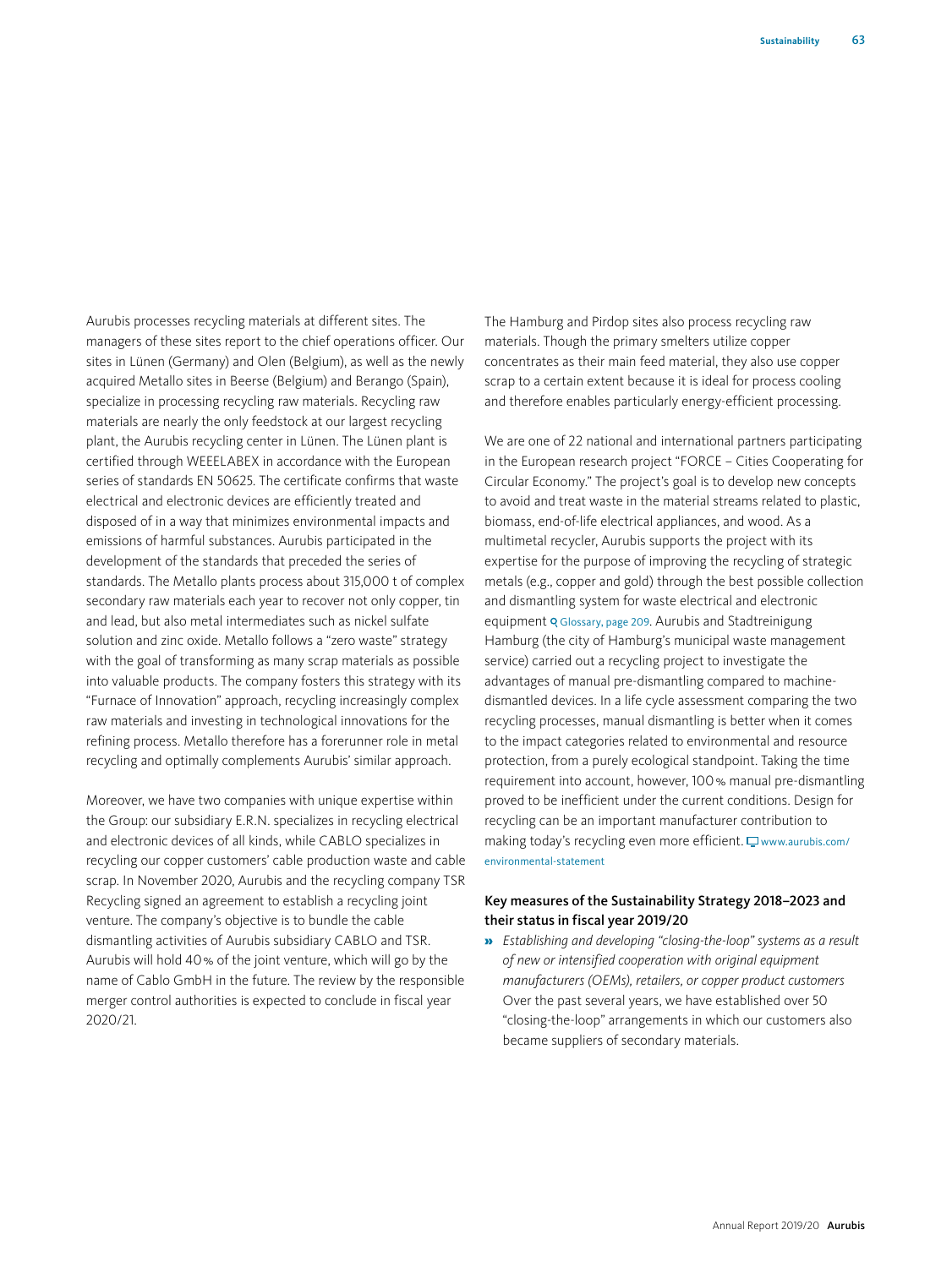» *Analysis of market conditions and future opportunities of sustainable products*

During the reporting period, we carried out a survey on product sustainability among key customers of our semifinished products such as wire rod  $\frac{Q}{Q}$  Glossary, page 207, shapes Glossary, page 207, bars, and profiles. The goal of the survey was to gain representative insights into participants' views on sustainability, procurement practices, and requirements for a sustainable product portfolio. On the one hand, the assessment confirmed our belief that sustainability is becoming increasingly important, especially in terms of the products' CO<sub>2</sub> footprint and proportion of recycling material. On the other, it was clear that our customers are not only interested in sustainable products, but also expect a company to conduct itself responsibly overall. Additional steps are being derived based on the survey.

# Social matters

#### **SOCIAL ENGAGEMENT1**

Social engagement is a fixed component of our company identity. We have set the target of contributing to a livable world for current and future generations, focusing on areas of action that are linked with Aurubis' key areas of expertise. We want to promote enthusiasm for our company and for our work and be a responsible, committed company.

Projects and partners are selected according to established criteria outlined in our Social Engagement Policy, which also defines responsibilities in the Group. The Event Management & Social Engagement division is responsible for our social engagement and reports to the head of Corporate Communications, Investor Relations & Sustainability. Due to this department's direct reporting line to the Executive Board chairman, the chairman is included in our social activities and related budget decisions. A committee made up of appointed members from Event Management & Social Engagement, Communications, Sustainability, and Corporate Compliance makes decisions about project support that exceeds a certain level set internally.

The new strategy for social engagement passed in fiscal year 2018/19, "together we care," was successfully implemented and brought to life during the reporting year. The strategy's focus areas are knowledge, the environment, and participation. Within the scope of this strategy, we started supporting three international social projects in South America in the reporting year.

Apart from projects at Group level, our sites also get involved at the local level using their own budgets. Our policy applies to these projects as well, which, in addition to the three Group-wide focuses, also concentrate on culture, sports, or our core business.

The coronavirus crisis posed significant challenges for our project partners. One of our particular concerns was providing quick, pragmatic, and customized emergency assistance to support our existing projects and thus continue to be a good partner even in times of crisis.

## Key measure of the Sustainability Strategy 2018–2023 and its status in fiscal year 2019/20

» *Developing and implementing the "together we care" strategy for social engagement at Group level (by fiscal year 2018/19)* We established the "together we care" strategy for social engagement at Group level. We will set a new target in the course of updating the Sustainability Strategy. www.aurubis.com/de/togetherwecare

## Project examples in the reporting period

Within the context of "together we care," we are involved in the local communities surrounding our sites, at the national level, as well as internationally in our supply countries.

<sup>1</sup> Not material for Aurubis within the meaning of the German Commercial Code (HGB).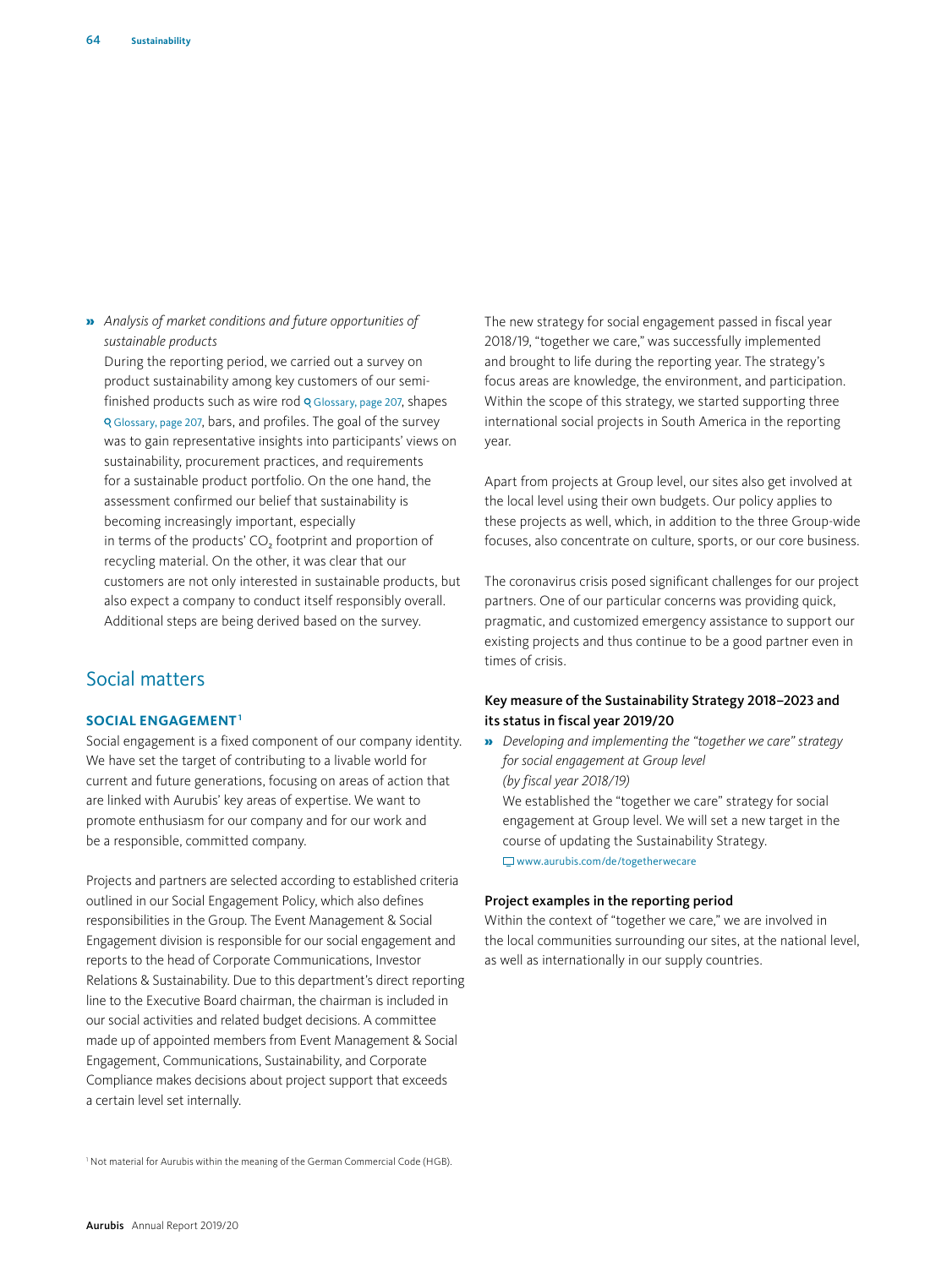We support a variety of local organizations in Hamburg. The social design label Bridge & Tunnel and the organization Hanseatic Help enable integration and participation with unique approaches. The Elbphilharmonie Audience Orchestra and the Inclusion Days carried out at schools by the BG Baskets wheelchair basketball team are additional examples of projects sponsored in Hamburg. Aurubis Belgium sponsors two local social organizations, Welzijnsschakels and Sociale dienst Olen. Aurubis Bulgaria is involved with partner companies from the region, for example in a dual education program at the technical university in Zlatitsa and at summer schools to promote musical and technical instruction near the site. Our Metallo site in Spain is active in a sponsorship project for traffic education and fostering enthusiasm for cycling among children and young adults.

At the national level, Aurubis is a partner in the "Haus der kleinen Forscher" (Little Scientists' House) network, which encourages children to take an interest in MINT subjects (math, IT, natural sciences, and technology).

The three new international projects in South America are especially close to our hearts. In Peru, Aurubis contributes to a holistic education program for elementary school children in the Urubamba region. Furthermore, Aurubis supports a water project in a national park near Arequipa, which is also in Peru. In neighboring Chile, our involvement extends to the development of dual occupational training for agriculture following the German model at a school in the O'Higgins Region. The three projects started successfully, and we have made progress on site at regular intervals.

You can read more about these and other sponsored projects, as well as our support during the coronavirus crisis, on our website:

www.aurubis.com/de/togetherwecare

www.aurubis.com/de/corona

# Human rights and fair working conditions

## **LABOR STANDARDS AND FAIR EMPLOYMENT**

Aurubis itself has become more international and has grown in the last few decades; our purchasing activities have taken place on local and global markets from the very beginning. Aurubis doesn't operate its own mines, but it receives about 3% of the world's copper concentrate output. We take on the challenges that come with this: sustainable conduct and economic activities are integral components of the company strategy.

We respect human rights and advocate for their protection. In the process, we follow the United Nations Guiding Principles on Business and Human Rights & Glossary, page 209 in accordance with the "Protect, Respect and Remedy" framework and view human rights due diligence as a responsibility shared by all participants in the value chain in question, including nations and economic actors.

Respect for human rights is reflected in our company values and is included in our Code of Conduct, which every employee receives with his/her employment contract. In May 2020, we published the Aurubis Human Rights Commitment, summarizing Aurubis' understanding of its due diligence obligation regarding human rights, as well as the key elements of this obligation. It is aimed at all employees, business partners, and other partners of the Aurubis Group. The Aurubis Code of Conduct for Business Partners, on the other hand, specifically applies to business partners.<sup>1</sup>  $\Box$  www.aurubis.com/humanrightscommitment

We have been committed to the United Nations Global Compact since 2014 and thus to working on implementing its Ten Principles related to human rights, labor, the environment, and anticorruption.

The Executive Board bears responsibility for the respect of human rights in our business activities. All Aurubis employees are obligated through the Code of Conduct to respect human rights in their daily work and in all business decisions no matter what.<sup>2</sup> Supervisors serve as role models in this regard. We call on all employees to report justified suspicion of discrimination or

Conduct.

<sup>&</sup>lt;sup>1</sup> The current management approach of the Metallo sites that were acquired in 2020 is similar to Aurubis' fundamental approaches. The final harmonization of Metallo's policies and commitments with those of Aurubis, including the Code of Conduct, is still pending<br><sup>2</sup> The Metallo employees are not yet obligated to follow the values of the Code of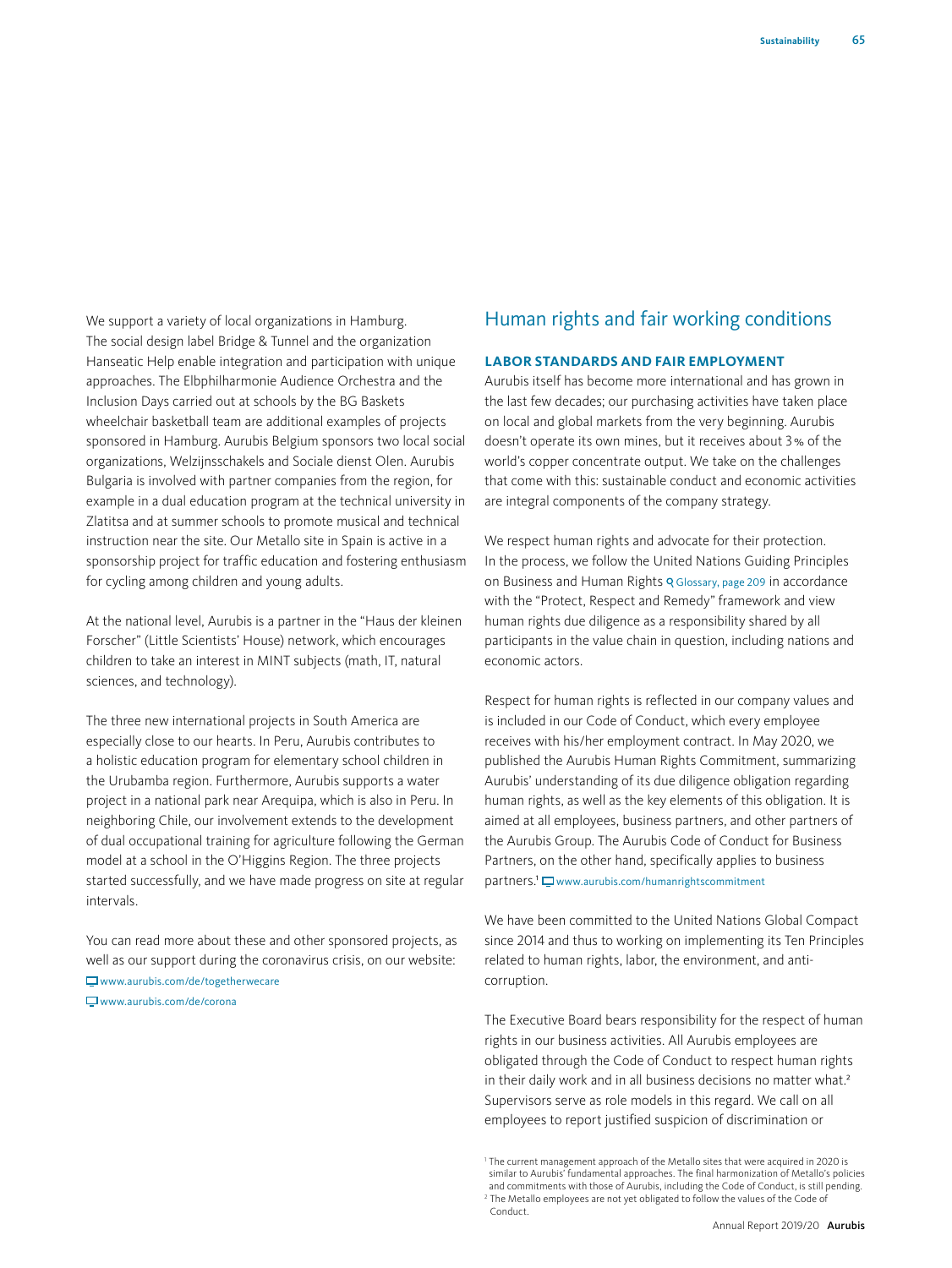other human rights violations. We expect this from our business partners as well. Anyone can report these types of violations confidentially and anonymously via the Compliance Portal, also known as the whistleblower hotline, which is publicly accessible on our website. Every report is investigated.  $\Box$  www.aurubis.com/ compliance

We reject any form of discrimination, forced labor, or child labor and respect the rights of indigenous populations. Compliance with the internationally recognized core labor standards of the International Labour Organization (ILO) o Glossary, page 207 are of fundamental importance. We are committed to the principle of codetermination in the company and place a high priority on good communication between our employees and the company management. Close, constructive cooperation with the unions active in the company and the elected Works Council members is thus an established principle for us. Our employees are informed regularly and promptly about current developments – during the coronavirus pandemic when contact restrictions were in place, the Works Council held a virtual informational event at the Hamburg site, for instance.

#### **RESPONSIBLE SUPPLY CHAIN**

In our view, our responsibility to uphold human rights extends to the supply chain. Aurubis sources metal-bearing raw materials worldwide. In some cases, these raw materials come from countries with a higher risk of human rights violations, non-compliance with social and environmental standards, or corruption. Our objective is to manage our global sourcing of primary and secondary raw materials responsibly, taking the respective impact on the social environment, the natural environment, and economic aspects into account.

We have implemented Aurubis Business Partner Screening to fulfill our due diligence obligation. Using this tool, we structure our business partners in a screening process and analyze them with regard to their integrity in relation to social and ecological criteria. The focus of the process is on the topics of compliance, corruption, human rights violations, and environmental and

climate protection. Based on this assessment, management decides on possible contracts or restrictions. For existing business partnerships, the analysis is repeated regularly depending on the original risk. The screening is based on the principles of the OECD.

Since 2013, Aurubis' gold production has been annually certified as conflict-free according to the standards of the London Bullion Market Association (LBMA) o Glossary, page 208. The certificate verifies the effectiveness of our due diligence process with regard to gold production. This certification option has been available for silver since 2019, and Aurubis has been certified as conflict-free in this area since then as well. Suppliers of other raw materials go through a comparable process as those who supply gold- and silver-bearing raw materials.

We would like to promote respect for human rights along our value chain, which is one reason why we support appropriate industry solutions like the Copper Mark. Aurubis Bulgaria is the company's first primary smelter to commit to this standard. The Copper Mark is an initiative that entails a review of the sustainability standards of copper production sites including mines, smelters, and refineries. With this standard, we want to foster responsibility throughout the value chain, boosting and verifying our own sustainability performance with an external certification from an independent body.  $\Box$  coppermark.org

During the reporting year, we identified serious cases of environmental pollution caused by one of our suppliers, which nevertheless aren't directly connected to the products we supply. We contacted the supplier's management to try to understand the incidents and the measures to curb this pollution and prevent future incidents. We are observing the course of the improvements in short intervals and receiving reports from the supplier's management regularly. If the supplier doesn't make sufficient progress, we reserve the right to end the business relationship as a final consequence, but until then, we will take the business partner's commitments and willingness to cooperate at face value, including with regard to external assessments.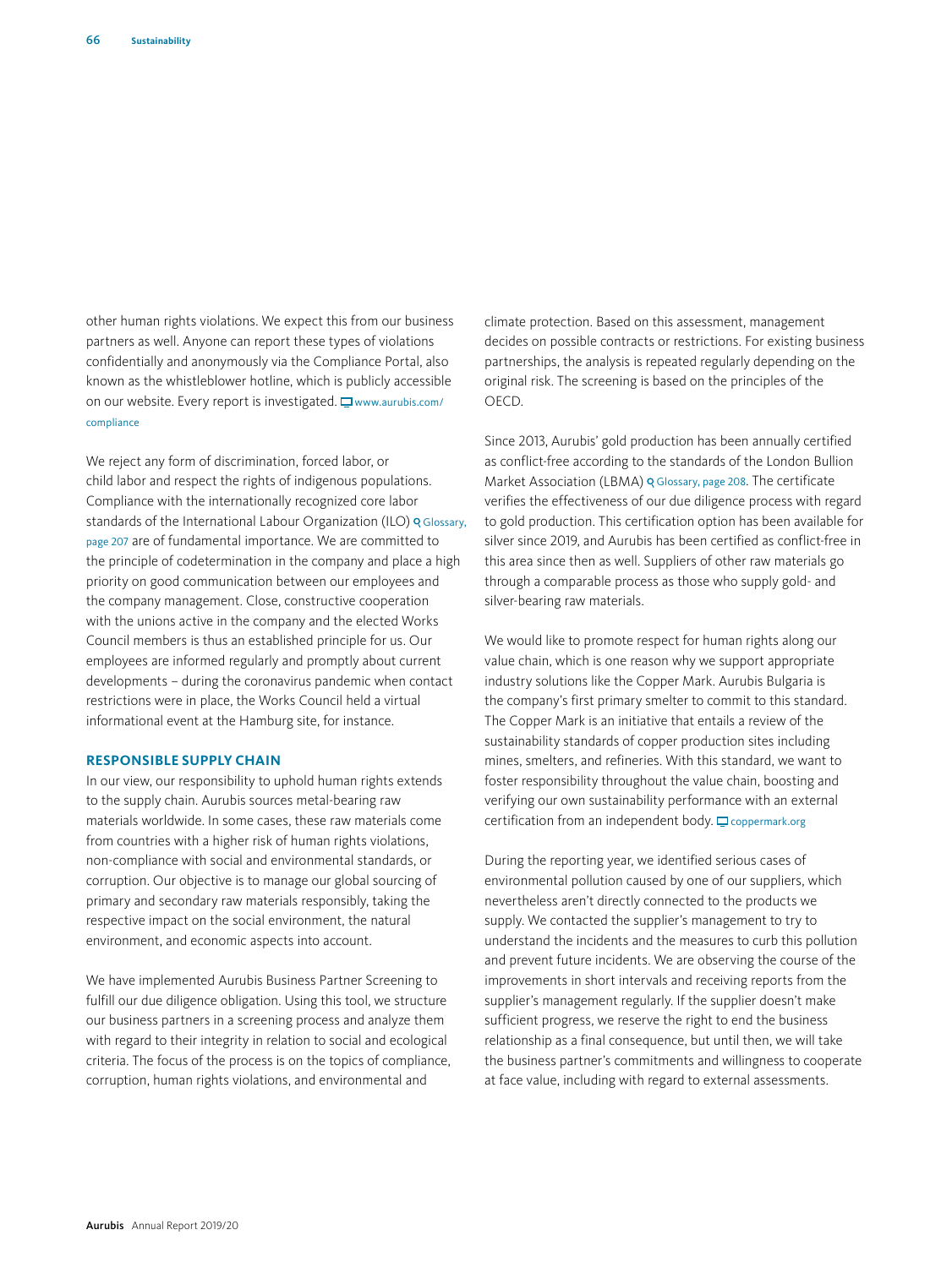As a large company in the raw material industry with smelter operations in Europe and purchasing activities worldwide, we are continually a focus of public interest. We are active in the political dialogue and therefore gladly and constructively fulfilled the request to take part in the German federal government's monitoring survey on the National Action Plan on Business and Human Rights (NAP) in spring 2020.

During the reporting year, the coronavirus pandemic also impacted the people in copper production countries such as Peru and Chile, two of our largest procurement markets for primary raw materials. We kept the channels of communication with our suppliers open to stay informed about the situation on site.

## Key measures of the Sustainability Strategy 2018–2023 and their status in fiscal year 2019/20

» *Implementing Aurubis Business Partner Screening across the Group* 

Business Partner Screening is used at Aurubis AG and at the key sites Pirdop and Olen. Further expansion is currently in the evaluation phase and, in some cases, the implementation phase.

- » *Including human rights, environmental protection, and safety clauses in supply contracts for primary raw materials* During fiscal year 2019/20, the percentage of contracts with primary raw material suppliers including the corresponding clause was over 80% (target: 100% by fiscal year 2022/23).
- » *Identifying a suitable sector solution* We have identified the Copper Mark as a suitable sector solution. Aurubis Bulgaria is the first primary smelter in the company to commit to this standard and started the multistage review process during the reporting year. We are actively supporting the standard's continued development by participating in a Copper Mark committee.

# Anti-corruption

For Aurubis, preventing anti-competitive behavior and corruption in our business dealings is a key aspect of corporate responsibility and one of the central topics of our compliance activities.

Anti-corruption measures are established in our compliance management. To us, compliance means that we follow laws and align our actions with ethical principles, our values, and company policies. In this context, compliance with all legal and company guidelines and policies is our objective. Violating the law can have serious consequences – for our employees, for Aurubis as a group, and for our business partners.

The company's chief compliance officer is the central point of contact for all compliance-relevant issues and reports directly to the entire Executive Board. At the individual Group sites, local compliance officers are available as a point of contact for employees. Together with the Executive Board, our compliance employees promote a compliance culture and actively strive to strengthen awareness for following rules and laws in the Group.

Compliance management establishes the main targets, develops the corresponding organization, and identifies, analyzes, and communicates significant compliance risks. Our compliance program introduces principles and measures to limit risks and prevent violations. The chief compliance officer reports regularly (and as the circumstances may require) to the Executive Board and Audit Committee of the Supervisory Board with regard to the compliance management system, compliance violations, and compliance-related measures. He works closely with the employees responsible for Risk Management and Internal Audit. Within our internal control system, the chief compliance officer reviews potential compliance risks together with the Executive Board, the plant managers, and the heads of corporate and central functions. As part of compliance management, the corruption risks at our sites are also identified and documented by Risk Management.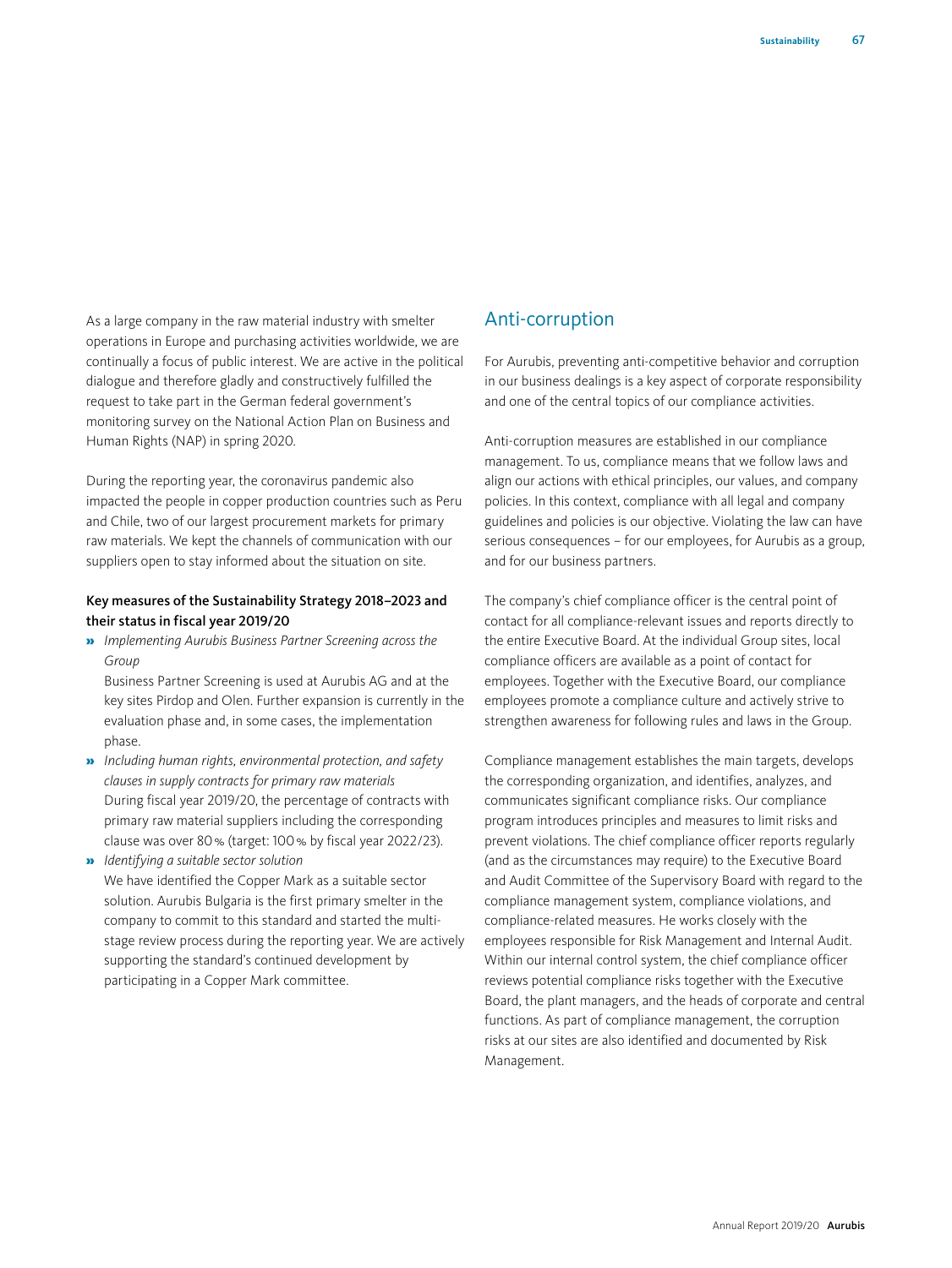The compliance measures include prevention, monitoring, and sanctions. Preventive measures at Aurubis comprise the risk analyses previously mentioned, internal policies, guidance, and particularly the training of employees. The Corporate Anti-Corruption Compliance Policy and the Code of Conduct for employees, both of which apply Group-wide, are at the core of our anti-corruption efforts.<sup>1</sup> Every employee receives the Aurubis Code of Conduct and confirms that it has been received by signing the employment contract. Training on anti-corruption and antitrust law is carried out regularly throughout the Group.

Employees and business partners can make confidential and anonymous reports regarding legal violations and breaches of our codes and standards via our Compliance Portal, the whistleblower hotline. The hotline is available in English, German, and Spanish and is open to all external stakeholders as well. It is operated by external, independent attorneys.  $\Box$  www.aurubis.com/compliance Any tips they receive, for example regarding possible cases of corruption, discrimination, or incidents in the supply chain, are investigated. If any wrongful acts are actually proven, they can lead to warnings, dismissals, and/or damage claims.

#### Key measures

» *Providing employees for whom the topics of anti-corruption and antitrust law are relevant due to their responsibilities with training on these topics about every three years, regardless of their level in the company hierarchy* In the past three years, this applied to 457 employees for anti-corruption training and to 343 employees for antitrust law training.

## KPI

We were not made aware of any antitrust or corruption cases in the reporting period.

<sup>&</sup>lt;sup>1</sup> The compliance approach of the Metallo sites acquired in 2020 fundamentally aligns with that of Aurubis. Metallo's final harmonization with Aurubis' policies and commitments is pending.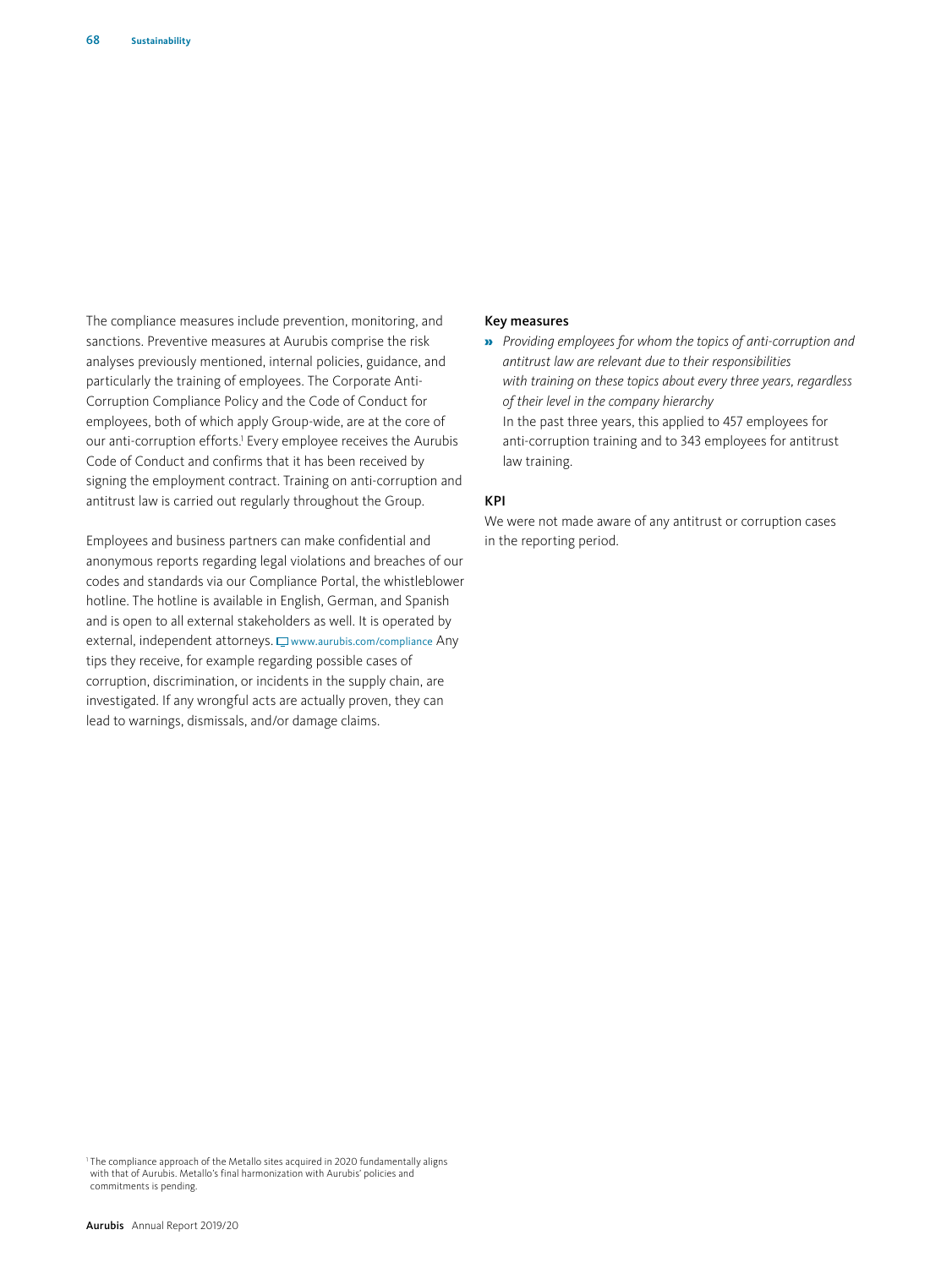# Limited Assurance Report of the Independent Auditor regarding the Separate Non-financial Group Report

To the Supervisory Board of Aurubis AG, Hamburg

We have performed an independent limited assurance engagement on the non-financial group report of Aurubis AG, Hamburg (further "Aurubis.") as well as the by reference qualified parts "Foundations of the Group" and "Risk and Opportunity Report" of the Combined Management Report (further: "Report") according to §§ 315b, 315c in conjunction with 289b to 289e German Commercial Code (HGB) for the business year from October 1, 2019 to September 30, 2020.

#### **MANAGEMENT'S RESPONSIBILITY**

The legal representatives of Aurubis. are responsible for the preparation of the Report in accordance with §§ 315b, 315c in conjunction with 289b to 289e HGB.

This responsibility of the legal representatives includes the selection and application of appropriate methods to prepare the Report and the use of assumptions and estimates for individual disclosures which are reasonable under the given circumstances. Furthermore, this responsibility includes designing, implementing and maintaining systems and processes relevant for the preparation of the Report in a way that is free of – intended or unintended – material misstatements.

## **INDEPENDENCE AND QUALITY ASSURANCE ON THE PART OF THE AUDITING FIRM**

We are independent from the entity in accordance with the requirements of independence and quality assurance set out in legal provisions and professional pronouncements and have fulfilled our additional professional obligations in accordance with these requirements.

Our audit firm applies the national statutory provisions and professional pronouncements for quality assurance, in particular the Professional Code for German Public Auditors and Chartered Accountants (in Germany) and the quality assurance standard of the German Institute of Public Auditors (Institut der Wirtschaftsprüfer, IDW) regarding quality assurance requirements in audit practice (IDW QS 1).

## **PRACTITIONER'S RESPONSIBILITY**

Our responsibility is to express a conclusion on the Report based on our work performed within our limited assurance engagement.

We conducted our work in accordance with the International Standard on Assurance Engagements (ISAE) 3000 (Revised): "Assurance Engagements other than Audits or Reviews of Historical Financial Information" published by IAASB. This Standard requires that we plan and perform the assurance engagement to obtain limited assurance whether any matters have come to our attention that cause us to believe that the Report of the entity for the business year October 1, 2019 to September 30, 2020 has not been prepared, in all material respects, in accordance with §§ 315b, 315c in conjunction with 289b to 289e HGB. We do not, however, provide a separate conclusion for each disclosure. In a limited assurance engagement the evidence gathering procedures are more limited than in a reasonable assurance engagement and therefore significantly less assurance is obtained than in a reasonable assurance engagement. The choice of audit procedures is subject to the auditor's own judgement.